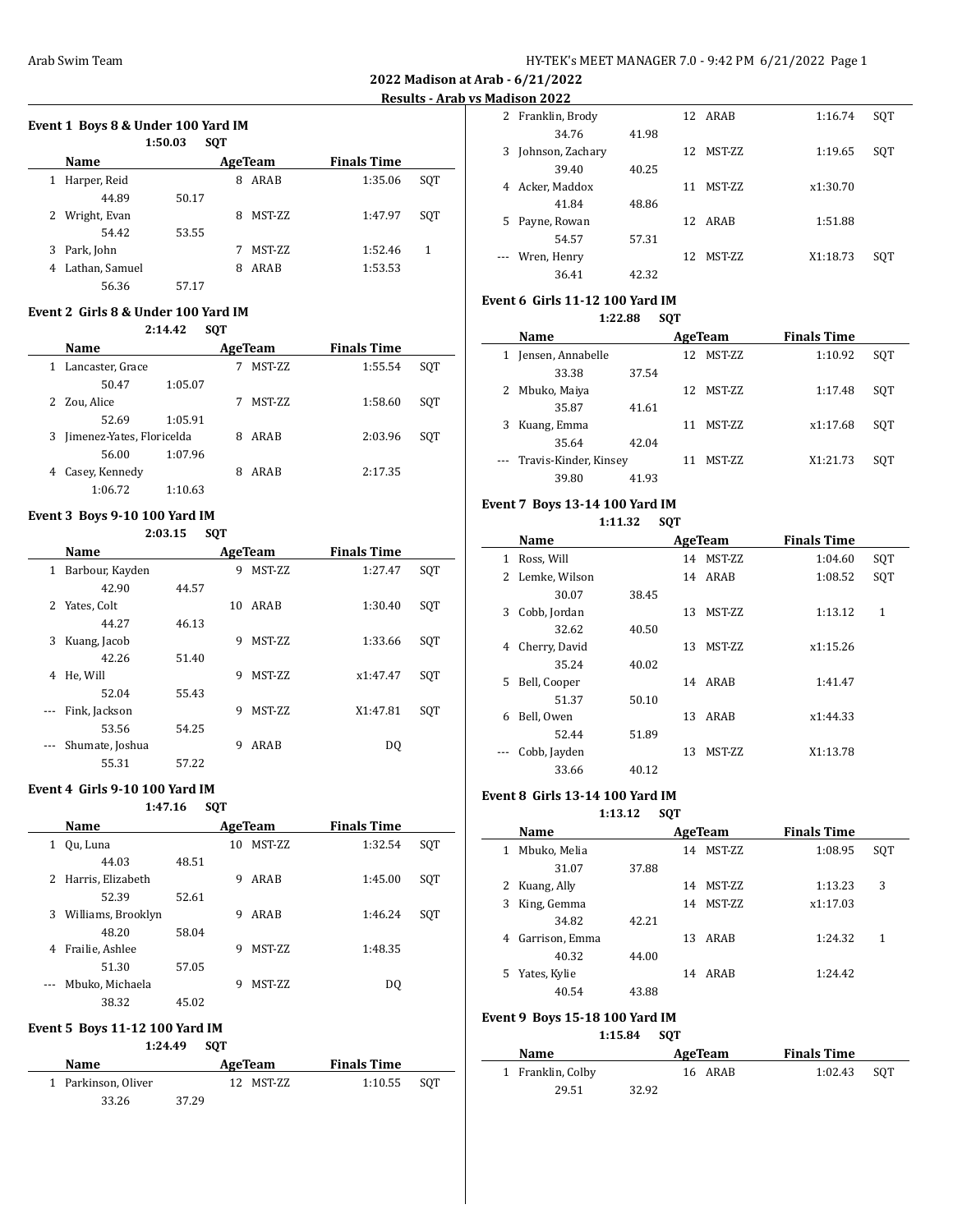# **Results - Arab vs Madison 2022**

 $\overline{\phantom{0}}$ 

 $\overline{\phantom{a}}$ 

| (Event 9 Boys 15-18 100 Yard IM) |                     |       |     |           |                    |     |  |  |  |
|----------------------------------|---------------------|-------|-----|-----------|--------------------|-----|--|--|--|
|                                  | Name                |       |     | AgeTeam   | <b>Finals Time</b> |     |  |  |  |
|                                  | 2 Cozelos, Aiden    |       |     | 13 MST-ZZ | 1:09.04            | 3   |  |  |  |
|                                  | 32.76               | 36.28 |     |           |                    |     |  |  |  |
|                                  | 3 Aldridge, Raymond |       | 17. | MST-ZZ    | 1:11.27            | SOT |  |  |  |
|                                  | 32.89               | 38.38 |     |           |                    |     |  |  |  |

# **Event 10 Girls 15-18 100 Yard IM**

## **1:13.15 SQT**

|   | Name             | AgeTeam |    |                 | <b>Finals Time</b> |     |
|---|------------------|---------|----|-----------------|--------------------|-----|
| 1 | Dowling, Larissa |         | 17 | <b>MST-7.7.</b> | 1:08.20            | SOT |
|   | 32.44            | 35.76   |    |                 |                    |     |
| 2 | Ramsey, Kate     |         | 16 | MST-ZZ          | 1:11.49            | SOT |
|   | 32.51            | 38.98   |    |                 |                    |     |
| 3 | Scott, Julia     |         |    | 16 ARAB         | 1:12.91            | SOT |
|   | 32.12            | 40.79   |    |                 |                    |     |
|   | --- Ai, Angela   |         | 15 | MST-ZZ          | X1:15.71           |     |
|   | 35.60            | 40.11   |    |                 |                    |     |

# **Event 11 Boys 8 & Under 100 Yard Medley Relay**

|    | Team                          |       | Relay              | <b>Finals Time</b>   |   |
|----|-------------------------------|-------|--------------------|----------------------|---|
| 1  | ARAB                          |       | A                  | 1:31.24              | 7 |
|    | 1) Payne, Reed 8              |       |                    | 2) Bowling, Bryson 7 |   |
|    | 3) Harper, Reid 8             |       |                    | 4) Lathan, Samuel 8  |   |
|    | 54.23                         | 37.01 |                    |                      |   |
| 2. | MST-ZZ                        |       | A                  | 1:35.71              |   |
|    | 1) Woolley, Thomas 8          |       | 2) Wright, Evan 8  |                      |   |
|    | 3) Park, John 7               |       |                    | 4) Ashcroft, Logan 8 |   |
|    | 50.22                         | 45.49 |                    |                      |   |
| 3  | MST-ZZ                        |       | B                  | x1:49.06             |   |
|    | 1) Van den Berg, Willem III 7 |       | 2) He, Lucas 7     |                      |   |
|    | 3) Hart, Alex 7               |       | 4) Gosier, Peter 8 |                      |   |
|    | 1:04.66                       | 44.40 |                    |                      |   |

## **Event 12 Girls 8 & Under 100 Yard Medley Relay**

|             | Team                           | Relay   |                          | <b>Finals Time</b> |   |
|-------------|--------------------------------|---------|--------------------------|--------------------|---|
| 1           | MST-ZZ                         |         | A                        | 1:37.86            | 7 |
|             | 1) Lancaster, Grace 7          |         | 2) Kuang, Hannah 7       |                    |   |
|             | 3) Zou, Alice 7                |         | 4) He, Joanna 8          |                    |   |
|             | 47.47                          | 50.39   |                          |                    |   |
| $2^{\circ}$ | ARAB                           |         | B                        | 2:23.73            |   |
|             | 1) Forsythe, Piper 7           |         | 2) Parcus, Raven 8       |                    |   |
|             | 3) Madden, Blaiklyn 8          |         | 4) Yarbrough, Mallorie 8 |                    |   |
|             | 1:22.12                        | 1:01.61 |                          |                    |   |
|             | MST-ZZ                         |         | B                        | DO.                |   |
|             | 1) Chaloupka, Lizzy 6          |         | 2) Pysh, Claire 7        |                    |   |
|             | 3) Hayden, Mckinley 7          |         | 4) Robertson, Emma 8     |                    |   |
|             | 1:23.63                        | 58.43   |                          |                    |   |
|             | ARAB                           |         | A                        | DO.                |   |
|             | 1) Munoz, Harper 7             |         | 2) Casey, Kennedy 8      |                    |   |
|             | 3) Jimenez-Yates, Floricelda 8 |         | 4) Holt, Raychel 8       |                    |   |
|             | 1:00.20                        | 46.92   |                          |                    |   |

# **Event 13 Boys 9-10 200 Yard Medley Relay**

| Team                 |       | Relav               | <b>Finals Time</b> |  |
|----------------------|-------|---------------------|--------------------|--|
| MST-ZZ               |       | А                   | 2:51.54            |  |
| 1) Kuang, Jacob 9    |       | 2) Parkinson, Eli 9 |                    |  |
| 3) Barbour, Kayden 9 |       | 4) He, Will 9       |                    |  |
| 41.81                | 46.12 | 43.21               | 40.40              |  |

|  | 4419011 2022                             |       |                       |         |
|--|------------------------------------------|-------|-----------------------|---------|
|  | ARAB                                     |       | А                     | 3:06.01 |
|  | 1) Lathan, Gabriel 10                    |       | 2) Shumate, Joshua 9  |         |
|  | 3) Yates, Colt 10                        |       | 4) Franklin, Jacob 10 |         |
|  | 48.28                                    | 54.56 | 42.56                 | 40.61   |
|  | <b>MST-ZZ</b>                            |       | В                     | DO.     |
|  | 1) Park, Mason 10<br>3) Jackson, Rowan 9 |       | 2) Fink, Jackson 9    |         |
|  |                                          |       | 4) Pysh, Tyler 9      |         |
|  | 56.23                                    | 53.52 | 48.90                 | 48.98   |

# **Event 14 Girls 9-10 200 Yard Medley Relay**

|               | Team                    |         | Relay                  | <b>Finals Time</b>       |   |
|---------------|-------------------------|---------|------------------------|--------------------------|---|
| 1             | MST-ZZ                  |         | A                      | 2:32.50                  | 7 |
|               | 1) Cobb, Caitlin 10     |         | 2) Jensen, Audrey 9    |                          |   |
|               | 3) Zou, Kylie 9         |         | 4) Mbuko, Michaela 9   |                          |   |
|               | 40.07                   | 43.89   | 36.59                  | 31.95                    |   |
| $\mathcal{L}$ | <b>MST-ZZ</b>           |         | B                      | x2:46.21                 |   |
|               | 1) Lin, Margaret 9      |         | 2) Qu, Luna 10         |                          |   |
|               | 3) Walker, Mia 10       |         | 4) Dames, Erynn 9      |                          |   |
|               | 41.61                   | 46.65   | 37.54                  | 40.41                    |   |
| 3             | <b>MST-ZZ</b>           |         | C                      | x3:22.27                 |   |
|               | 1) Moore, Addison 10    |         | 2) Frailie, Ashlee 9   |                          |   |
|               | 3) McKinney, Kemyah 9   |         |                        | 4) Woolley, Josephine 10 |   |
|               | 1:03.42                 | 51.89   | 47.00                  | 39.96                    |   |
| 4             | ARAB                    |         | A                      | 3:27.58                  |   |
|               | 1) Williams, Brooklyn 9 |         | 2) Harris, Elizabeth 9 |                          |   |
|               | 3) Payne, Raven 10      |         |                        | 4) Boatwright, Aubrey 9  |   |
|               | 52.49                   | 51.14   | 1:02.74                | 41.21                    |   |
| 5.            | ARAB                    |         | R                      | x4:30.16                 |   |
|               | 1) Bell, Millie 10      |         | 2) Vaughn, Foxx 10     |                          |   |
|               | 3) Godfrey, Camryn 10   |         | 4) Murphy, Barbara 9   |                          |   |
|               | 1:07.86                 | 1:19.02 | 1:11.87                | 51.41                    |   |

# **Event 15 Boys 11-12 200 Yard Medley Relay**

|   | Team                   |       | Relav                   | <b>Finals Time</b> |   |
|---|------------------------|-------|-------------------------|--------------------|---|
|   | <b>MST-ZZ</b>          |       | A                       | 2:20.74            | 7 |
|   | 1) Wren, Henry 12      |       | 2) Parkinson, Oliver 12 |                    |   |
|   | 3) Johnson, Zachary 12 |       | 4) Acker, Maddox 11     |                    |   |
|   | 37.16                  | 35.42 | 35.63                   | 32.53              |   |
| 2 | ARAB                   |       | A                       | 2:22.60            |   |
|   | 1) Scott, Joshua 12    |       | 2) Franklin, Brody 12   |                    |   |
|   | 3) Bowling, Bentley 11 |       | 4) Lesley, Damon 12     |                    |   |
|   | 39.30                  | 37.25 | 33.16                   | 32.89              |   |
|   | <b>MST-ZZ</b>          |       | B                       | D <sub>0</sub>     |   |
|   | 1) Ross, Drew 12       |       | 2) Wright, Carter 11    |                    |   |
|   | 3) Woolley, Wyatt 11   |       | 4) Yem, Xander 11       |                    |   |

## **Event 16 Girls 11-12 200 Yard Medley Relay**

|               | Team                    |       | Relay                   | <b>Finals Time</b> |   |
|---------------|-------------------------|-------|-------------------------|--------------------|---|
| 1             | <b>MST-7.7.</b>         |       | A                       | 2:13.29            | 7 |
|               | 1) Jensen, Annabelle 12 |       | 2) Chan, Ellie 12       |                    |   |
|               | 3) Minnon, Bella 11     |       | 4) Mbuko, Maiya 12      |                    |   |
|               | 37.67                   | 34.96 | 32.26                   | 28.40              |   |
| $\mathcal{L}$ | <b>MST-ZZ</b>           |       | B                       | x2:26.20           |   |
|               | 1) Ai, Anna 11          |       | 2) Wright, Lilly 12     |                    |   |
|               | 3) Samad, Kayla 12      |       | 4) Kuang, Emma 11       |                    |   |
|               | 39.68                   | 40.83 | 33.70                   | 31.99              |   |
| 3             | ARAB                    |       | A                       | 2:44.11            |   |
|               | 1) Harper, Karington 11 |       | 2) Yates, Kara 12       |                    |   |
|               | 3) Beard, Della 12      |       | 4) Thomas, AnneMarie 11 |                    |   |
|               | 45.79                   | 34.92 | 39.61                   | 43.79              |   |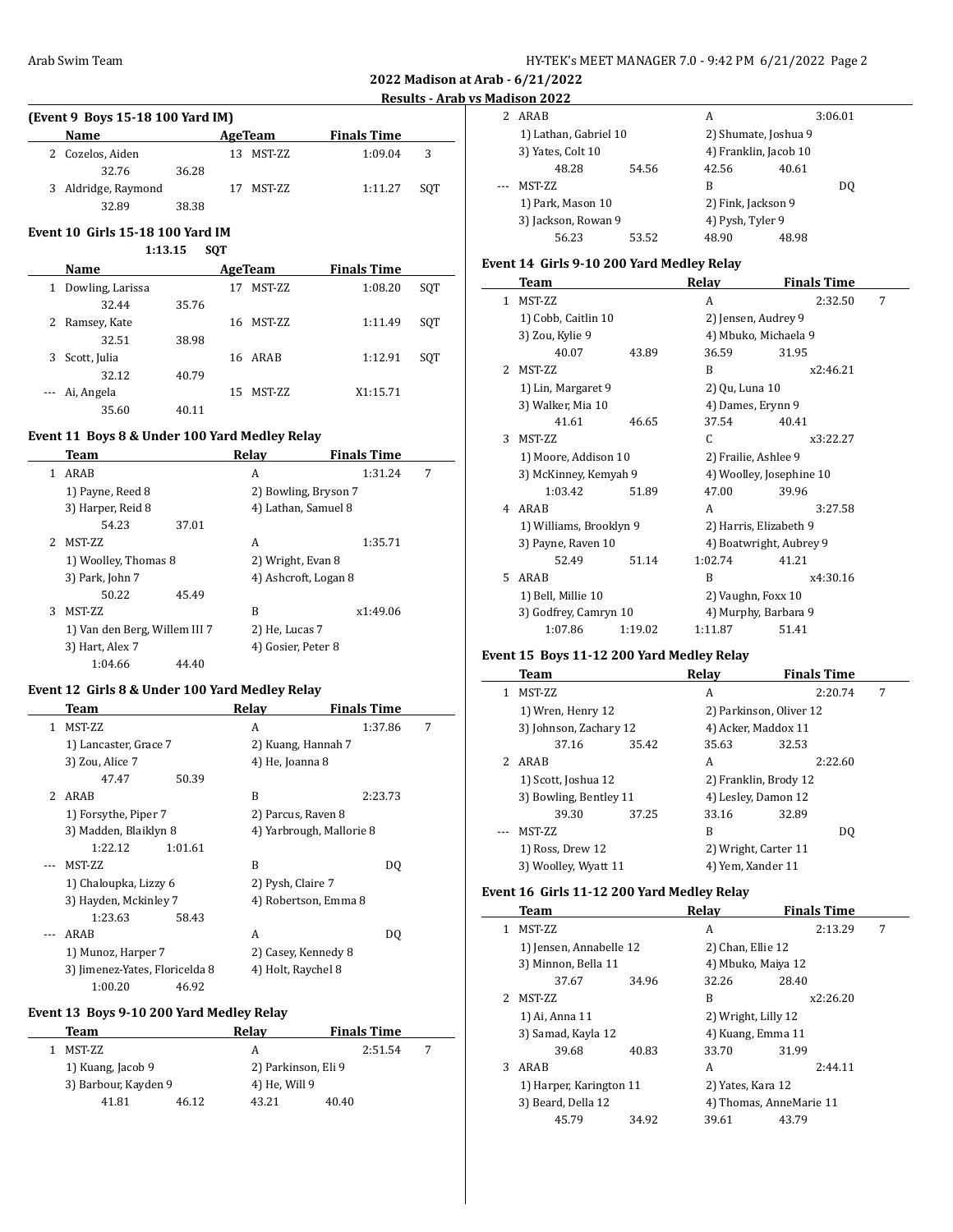# **Results - Arab vs Madison 2022**

 $\overline{a}$ 

| (Event 16 Girls 11-12 200 Yard Medley Relay) |                        |       |                             |  |  |  |
|----------------------------------------------|------------------------|-------|-----------------------------|--|--|--|
|                                              | Team                   | Relav | <b>Finals Time</b>          |  |  |  |
|                                              | 4 MST-ZZ               | C.    | x2:48.52                    |  |  |  |
|                                              | 1) Schrandt, Sophie 12 |       | 2) Yang, Christina 11       |  |  |  |
|                                              | 3) Marshall, Hunter 12 |       | 4) Travis-Kinder, Kinsey 11 |  |  |  |

# **Event 17 Boys 13-14 200 Yard Medley Relay**

1:31.70 45.89 30.93

|    | Team                    |       | Relav                | <b>Finals Time</b> |   |
|----|-------------------------|-------|----------------------|--------------------|---|
| 1. | MST-ZZ                  |       | A                    | 2:08.29            | 7 |
|    | 1) Docherty, Michael 14 |       | 2) Ross, Will 14     |                    |   |
|    | 3) Chung, Noah 13       |       | 4) Wight, Griffen 13 |                    |   |
|    | 33.62                   | 32.44 | 32.48                | 29.75              |   |
| 2. | <b>MST-ZZ</b>           |       | B                    | x2:22.93           |   |
|    | 1) MacKrell, Kyle 13    |       | 2) Cherry, David 13  |                    |   |
|    | 3) Cobb, Jayden 13      |       | 4) Cobb, Jordan 13   |                    |   |
|    | 34.45                   | 40.88 | 31.45                | 36.15              |   |
| 3  | ARAB                    |       | A                    | 3:01.51            |   |
|    | 1) Kemp, John Heath 14  |       | 2) Bell, Owen 13     |                    |   |
|    | 3) Tallent, Benjamin 13 |       | 4) Bell, Cooper 14   |                    |   |
|    | 54.14                   | 16.82 | 31.94                | 1:18.61            |   |

## **Event 18 Girls 13-14 200 Yard Medley Relay**

|               | Team                                          |       | Relay                  | <b>Finals Time</b> |   |
|---------------|-----------------------------------------------|-------|------------------------|--------------------|---|
|               | MST-ZZ                                        |       | A                      | 2:11.91            | 7 |
|               | 1) Merrell, Kate 14                           |       | 2) King, Gemma 14      |                    |   |
|               | 3) Kuang, Ally 14                             |       | 4) Mbuko, Melia 14     |                    |   |
|               | 31.61                                         | 39.73 | 32.27                  | 28.30              |   |
| $\mathcal{L}$ | ARAB                                          |       | A                      | 2:20.22            |   |
|               | 1) Neumeyer, Marley 14<br>3) Parks, Bailee 13 |       | 2) Shumate, Anderly 13 |                    |   |
|               |                                               |       | 4) Garrison, Emma 13   |                    |   |
|               | 37.71                                         | 36.51 | 33.61                  | 32.39              |   |

# **Event 19 Boys 15-18 200 Yard Medley Relay**

| Team                    |       | Relay                 | <b>Finals Time</b> |   |
|-------------------------|-------|-----------------------|--------------------|---|
| ARAB                    |       | A                     | 1:56.67            | 7 |
| 1) Williams, Hayden 13  |       | 2) Franklin, Colby 16 |                    |   |
| 3) Compton, Sam 16      |       | 4) Lemke, Wilson 14   |                    |   |
| 30.25                   | 30.17 | 29.30                 | 26.95              |   |
| MST-ZZ                  |       | A                     | 2:02.42            |   |
| 1) Aldridge, Raymond 17 |       | 2) Cozelos, Aiden 13  |                    |   |
| 3) Wight, Parker 15     |       | 4) Ramsey, Boone 17   |                    |   |
| 34.25                   | 35.20 | 29.88                 | 23.09              |   |

## **Event 20 Girls 15-18 200 Yard Medley Relay**

|   | Team                      |       | Relay                      | <b>Finals Time</b> |   |
|---|---------------------------|-------|----------------------------|--------------------|---|
| 1 | <b>MST-ZZ</b>             |       | A                          | 2:07.43            | 7 |
|   | 1) Ramsey, Lucy 17        |       | 2) Krings, Hannah 18       |                    |   |
|   | 3) Dowling, Larissa 17    |       | 4) Ramsey, Kate 16         |                    |   |
|   | 33.35                     | 36.29 | 30.00                      | 27.79              |   |
|   | MST-ZZ                    |       | B                          | x2:14.06           |   |
|   | 1) Blankenship, Katie 15  |       | 2) Frailie, Emi 16         |                    |   |
|   | 3) Esaa, Claudia 15       |       | 4) Ai, Angela 15           |                    |   |
|   | 40.06                     | 33.12 | 31.74                      | 29.14              |   |
| 3 | ARAB                      |       | A                          | 2:24.74            |   |
|   | 1) Skidmore, Elizabeth 15 |       | 2) Pittenger, SaraGrace 16 |                    |   |
|   | 3) Scott, Julia 16        |       | 4) Lemke, Annette 18       |                    |   |
|   | 42.15                     | 40.07 | 32.33                      | 30.19              |   |
|   |                           |       |                            |                    |   |

|  |  |  | Event 21 Boys 6 & Under 25 Yard Freestyle |
|--|--|--|-------------------------------------------|
|--|--|--|-------------------------------------------|

|   |                   | 53.70 | <b>SOT</b> |               |                    |     |
|---|-------------------|-------|------------|---------------|--------------------|-----|
|   | Name              |       |            | AgeTeam       | <b>Finals Time</b> |     |
|   | 1 Woolley, Henry  |       | 6          | MST-ZZ        | 27.01              | SOT |
|   | 2 Jensen, Joey    |       | 6          | MST-ZZ        | 28.53              | SOT |
| 3 | Briscoe, River    |       | 5.         | <b>MST-ZZ</b> | x1:00.43           |     |
|   | --- Wright, Isaac |       | 6          | MST-ZZ        | X39.24             | SOT |
|   | Schrandt, Lucas   |       |            | MST-ZZ        | X44.72             | SOT |

## **Event 22 Girls 6 & Under 25 Yard Freestyle**

**51.99 SQT**

|              | Name                  |    | AgeTeam | <b>Finals Time</b> |     |
|--------------|-----------------------|----|---------|--------------------|-----|
| $\mathbf{1}$ | Starkey, Brynton      | 6  | MST-ZZ  | 24.25              | SOT |
|              | 2 Payne, Remi         | 6  | ARAB    | 27.99              | SOT |
|              | 3 Hart, Audrey        | 6  | MST-ZZ  | 33.75              | SOT |
|              | 4 Chaloupka, Lizzy    | 6  | MST-ZZ  | x41.00             | SOT |
|              | 5 Lathan, Hannah      | 5. | ARAB    | 41.75              | SOT |
|              | --- Hayden, Alessa    |    | MST-ZZ  | X35.71             | SOT |
|              | --- Robertson, Amelia |    | MST-ZZ  | X35.79             | SOT |

## **Event 23 Boys 8 & Under 25 Yard Freestyle 25.13 SQT**

|     | Name                     | AgeTeam     | <b>Finals Time</b> |     |
|-----|--------------------------|-------------|--------------------|-----|
| 1   | Harper, Reid             | ARAB<br>8   | 16.73              | SQT |
|     | 2 Lathan, Samuel         | ARAB<br>8   | 19.44              | SOT |
| 3   | <b>Woolley, Thomas</b>   | MST-ZZ<br>8 | 21.19              | SQT |
| 4   | Van den Berg, Willem III | MST-ZZ      | 22.95              | SQT |
|     | 5 Ashcroft, Logan        | MST-ZZ<br>8 | x24.01             | SOT |
| 6   | Crews, Adam              | ARAB<br>7   | x39.29             |     |
| --- | Gosier, Peter            | MST-ZZ<br>8 | X24.40             | SOT |
|     | He, Lucas                | MST-ZZ<br>7 | X27.02             |     |
|     | --- Hsu, Raymond         | MST-ZZ      | X31.27             |     |

# **Event 24 Girls 8 & Under 25 Yard Freestyle**

**19.83 SQT**

|                      | Name                |   | AgeTeam       | <b>Finals Time</b> |     |
|----------------------|---------------------|---|---------------|--------------------|-----|
| 1                    | Kuang, Hannah       | 7 | MST-ZZ        | 19.38              | SQT |
|                      | Zou, Alice          | 7 | <b>MST-ZZ</b> | 20.64              | 3   |
| 3                    | Holt, Raychel       | 8 | ARAB          | 23.01              | 1   |
| 4                    | Munoz, Harper       | 7 | ARAB          | 23.22              |     |
| 5.                   | Parcus, Raven       | 8 | ARAB          | x24.78             |     |
| $\cdots$             | Hayden, Mckinley    | 7 | MST-ZZ        | X24.08             |     |
| $\cdots$             | Pysh, Claire        | 7 | MST-ZZ        | X24.09             |     |
|                      | Coleman, Allison    | 8 | ARAB          | X27.12             |     |
| $\scriptstyle\cdots$ | Madden, Blaiklyn    | 8 | ARAB          | X28.73             |     |
| $\cdots$             | Forsythe, Piper     | 7 | ARAB          | X30.41             |     |
|                      | Yarbrough, Mallorie | 8 | ARAB          | X31.81             |     |
|                      | Robertson, Emma     | 8 | MST-ZZ        | X32.74             |     |
|                      | Key, Arly           | 7 | ARAB          | X32.98             |     |

## **Event 25 Boys 9-10 50 Yard Freestyle**

**35.51 SQT**

|    | Name              |    | AgeTeam       | <b>Finals Time</b> |     |
|----|-------------------|----|---------------|--------------------|-----|
|    | Yates, Colt       | 10 | ARAB          | 34.19              | SOT |
|    | 2 Franklin, Jacob | 10 | ARAB          | 40.70              | 3   |
| 3  | Jackson, Rowan    | 9  | <b>MST-ZZ</b> | 41.37              | 1   |
|    | 4 Shumate, Joshua | 9  | ARAB          | x43.52             |     |
| 5. | Park, Mason       | 10 | <b>MST-ZZ</b> | 47.08              |     |
|    | Pysh, Tyler       |    | <b>MST-ZZ</b> | x51.08             |     |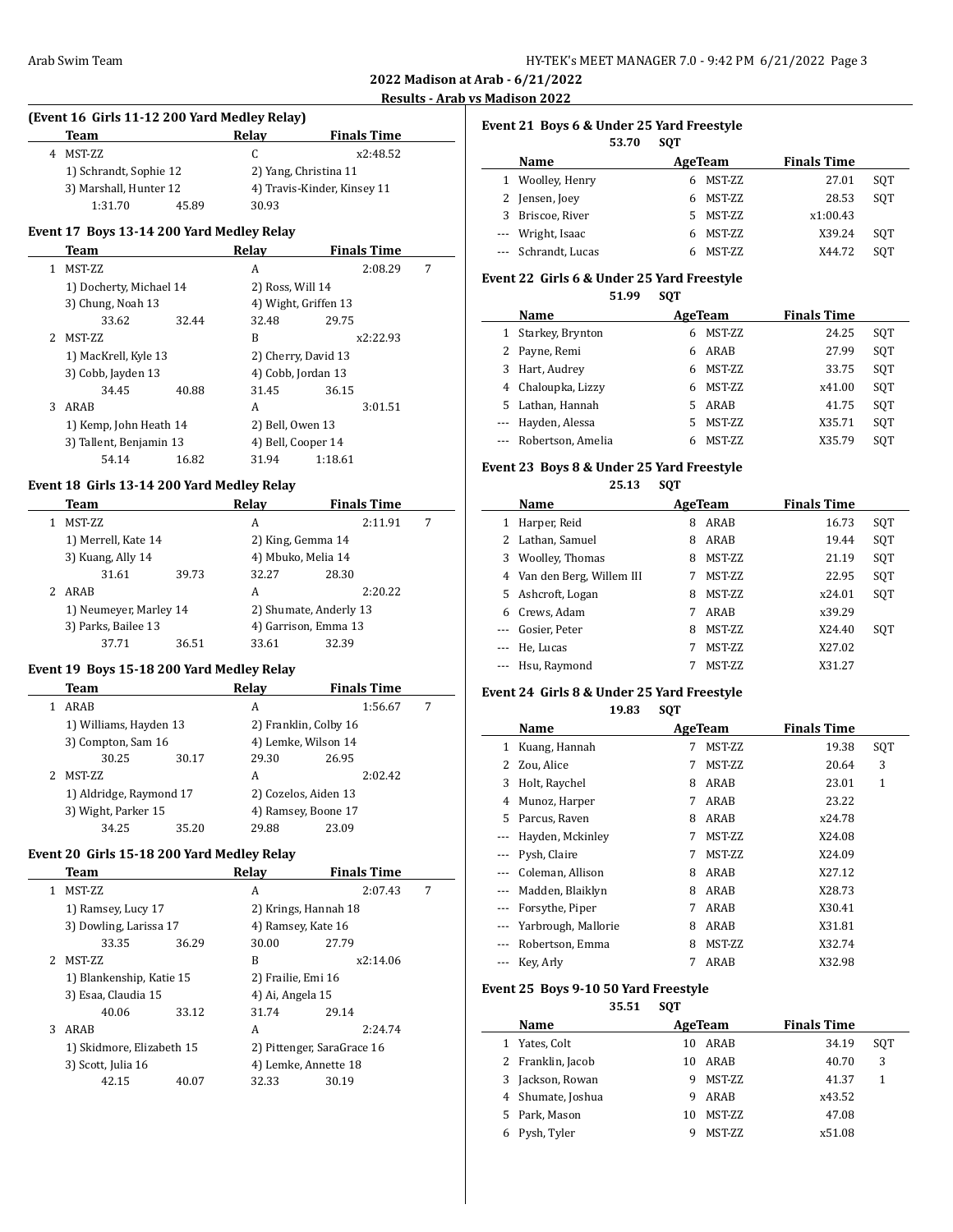$\overline{a}$ 

 $\overline{\phantom{a}}$ 

## **Results - Arab vs Madison 2022**

| (Event 25 Boys 9-10 50 Yard Freestyle) |                     |    |                |                    |  |  |
|----------------------------------------|---------------------|----|----------------|--------------------|--|--|
|                                        | Name                |    | <b>AgeTeam</b> | <b>Finals Time</b> |  |  |
|                                        | --- Kuang, Jacob    |    | MST-ZZ         | X38.08             |  |  |
|                                        | --- Lathan, Gabriel | 10 | ARAB           | X45.04             |  |  |
|                                        | --- Maze, Nolan     |    | ARAB           | X46.63             |  |  |
|                                        | --- Walls, Jacob    |    | ARAB           | X48.73             |  |  |
|                                        | --- Jones, Grady    | 10 | ARAB           | X49.02             |  |  |

## **Event 26 Girls 9-10 50 Yard Freestyle**

**35.45 SQT**

|              | Name               |    | <b>AgeTeam</b> | <b>Finals Time</b> |              |
|--------------|--------------------|----|----------------|--------------------|--------------|
| $\mathbf{1}$ | Dames, Erynn       | 9  | MST-ZZ         | 37.58              | 5            |
| 2            | Harris, Elizabeth  | 9  | ARAB           | 41.87              | 3            |
| 3            | Williams, Brooklyn | 9  | ARAB           | 42.06              | $\mathbf{1}$ |
| 4            | Payne, Raven       | 10 | ARAB           | x44.22             |              |
| 5            | Jackson, Maeva     | 9  | MST-ZZ         | 46.79              |              |
| 6            | Moore, Addison     | 10 | MST-ZZ         | x53.98             |              |
| ---          | Cobb, Caitlin      | 10 | MST-ZZ         | X35.17             | SQT          |
|              | Zou, Kylie         | 9  | MST-ZZ         | X35.54             |              |
|              | Ou, Luna           | 10 | MST-ZZ         | X36.01             |              |
| ---          | Lin, Margaret      | 9  | MST-ZZ         | X38.42             |              |
| ---          | McKinney, Kemyah   | 9  | MST-ZZ         | X38.49             |              |
| ---          | Woolley, Josephine | 10 | MST-ZZ         | X45.28             |              |
| ---          | Vaughn, Pepper     | 9  | ARAB           | X48.57             |              |
| ---          | Vaughn, Foxx       | 10 | ARAB           | X49.17             |              |
| ---          | Bell, Millie       | 10 | ARAB           | X51.13             |              |
| ---          | Murphy, Barbara    | 9  | <b>ARAB</b>    | X51.18             |              |
| ---          | Amundsen, Kadance  | 10 | ARAB           | X51.60             |              |
| ---          | Godfrey, Camryn    | 10 | ARAB           | X53.54             |              |
| $\cdots$     | Schrandt, Hannah   | 10 | MST-ZZ         | X55.22             |              |
| ---          | Amundsen, Abby     | 9  | ARAB           | X57.77             |              |
| ---          | Clark, Mischa      | 9  | <b>ARAB</b>    | X57.86             |              |
| ---          | Cunningham, Hannah | 9  | ARAB           | X58.17             |              |
| ---          | Neumeyer, Piper    | 10 | ARAB           | X1:02.51           |              |
| ---          | Henry, Lily        | 9  | ARAB           | X1:02.86           |              |

#### **Event 27 Boys 11-12 50 Yard Freestyle 33.69 SQT**

|   | JJ.V                | JVI |                 |                    |     |
|---|---------------------|-----|-----------------|--------------------|-----|
|   | <b>Name</b>         |     | <b>AgeTeam</b>  | <b>Finals Time</b> |     |
|   | 1 Parkinson, Oliver | 12  | MST-ZZ          | 28.00              | SQT |
|   | 2 Franklin, Brody   |     | 12 ARAB         | 28.75              | SQT |
| 3 | Wright, Carter      | 11  | MST-ZZ          | 33.88              | 1   |
|   | 4 Lesley, Damon     |     | 12 ARAB         | 34.32              |     |
|   | 5 Scott, Joshua     |     | 12 ARAB         | x34.87             |     |
|   | 6 Yem, Xander       | 11  | MST-ZZ          | x35.19             |     |
|   | --- Acker, Maddox   | 11  | MST-ZZ          | X32.58             | SOT |
|   | Esaa, Daniel        | 12  | MST-ZZ          | X34.81             |     |
|   | --- Woolley, Wyatt  | 11  | <b>MST-7.7.</b> | X36.23             |     |

#### **Event 28 Girls 11-12 50 Yard Freestyle**

# **30.08 SQT Name Age Team Finals Time** 1 Chan, Ellie 12 MST-ZZ 30.06 SQT

| 2 Samad, Kayla      |    | 12 MST-ZZ | 30.44  | 3 |
|---------------------|----|-----------|--------|---|
| 3 Yates, Kara       |    | 12 ARAB   | 30.81  |   |
| 4 Harper, Karington |    | 11 ARAB   | 31.60  |   |
| 5 Minnon, Bella     | 11 | MST-ZZ    | x32.47 |   |
| Beard, Della        |    | 12 ARAB   | x34.02 |   |
| Odonnell, Charlotte |    | MST-ZZ    | x38.61 |   |

| --- Yang, Christina   | 11 MST-ZZ | X34.65 |
|-----------------------|-----------|--------|
| --- Schrandt, Sophie  | 12 MST-ZZ | X41.26 |
| --- Thomas, AnneMarie | 11 ARAR   | X45.62 |

# **Event 29 Boys 13-14 50 Yard Freestyle**

## **27.80 SQT**

|    | Name                  | AgeTeam      | <b>Finals Time</b> |     |
|----|-----------------------|--------------|--------------------|-----|
| 1  | Williams, Hayden      | ARAB<br>13   | 26.38              | SQT |
| 2  | Cherry, David         | MST-ZZ<br>13 | 29.92              | 3   |
| 3  | Wight, Griffen        | MST-ZZ<br>13 | 30.89              | 1   |
|    | 4 Tallent, Benjamin   | 13 ARAB      | 31.63              |     |
| 5. | Bell, Cooper          | 14 ARAB      | x37.35             |     |
|    | --- Cobb, Jordan      | MST-ZZ<br>13 | X28.46             |     |
|    | --- Docherty, Michael | MST-ZZ<br>14 | X29.22             |     |
|    | --- MacKrell, Kyle    | MST-ZZ<br>13 | X30.57             |     |
|    | --- Kemp, John Heath  | 14 ARAB      | X40.87             |     |

## **Event 30 Girls 13-14 50 Yard Freestyle**

**30.04 SQT**

|          | Name               | AgeTeam |        | <b>Finals Time</b> |       |     |
|----------|--------------------|---------|--------|--------------------|-------|-----|
| 1        | Shumate, Anderly   | 13      | ARAB   |                    | 28.89 | SQT |
|          | Kuang, Ally        | 14      | MST-ZZ |                    | 29.06 | SQT |
| 3        | Parks, Bailee      | 13      | ARAB   |                    | 29.34 | SQT |
| 4        | Garrison, Emma     | 13      | ARAB   | x31.72             |       |     |
| 5        | Frailie, Jayne     | 13      | MST-ZZ |                    | 31.78 |     |
| 6        | Blankenship, Sarah | 14      | MST-ZZ | x39.51             |       |     |
|          | --- Yates, Kylie   | 14      | ARAB   | X32.51             |       |     |
| $\cdots$ | Neumeyer, Marley   | 14      | ARAB   | X32.53             |       |     |

## **Event 31 Boys 15-18 50 Yard Freestyle**

**25.06 SQT**

|                 | Name                |     | AgeTeam       | <b>Finals Time</b> |        |     |  |
|-----------------|---------------------|-----|---------------|--------------------|--------|-----|--|
| 1               | Ramsey, Boone       |     | <b>MST-ZZ</b> |                    | 23.56  | SOT |  |
| 2 Compton, Sam  |                     |     | 16 ARAB       |                    | 27.26  | 3   |  |
|                 | 3 Aldridge, Raymond |     | MST-ZZ        |                    | 27.44  |     |  |
| 4 Wight, Parker |                     |     | 15 MST-ZZ     |                    | x28.01 |     |  |
| 5.              | Johanson, Scott     | 18. | ARAR          |                    | 29.01  |     |  |

## **Event 32 Girls 15-18 50 Yard Freestyle**

**29.80 SQT**

|          | Name                 |    | AgeTeam       | <b>Finals Time</b> |     |
|----------|----------------------|----|---------------|--------------------|-----|
| 1        | Dowling, Larissa     | 17 | MST-ZZ        | 27.11              | SOT |
| 2        | Ramsey, Lucy         | 17 | MST-ZZ        | 27.94              | SQT |
| 3        | Scott, Julia         |    | 16 ARAB       | 28.34              | SQT |
| 4        | Davis, Chaela        | 17 | MST-ZZ        | x29.42             | SQT |
| 5.       | Pittenger, SaraGrace |    | 16 ARAB       | 29.97              |     |
| 6        | Lemke, Annette       | 18 | ARAB          | x30.19             |     |
|          | Krings, Hannah       | 18 | MST-ZZ        | X29.57             | SOT |
|          | Ai, Angela           | 15 | MST-ZZ        | X30.28             |     |
|          | Esaa, Claudia        | 15 | <b>MST-ZZ</b> | X30.74             |     |
|          | Frailie, Emi         | 16 | MST-ZZ        | X31.80             |     |
| $\cdots$ | Venditto, Jordyn     | 16 | ARAB          | X32.12             |     |
|          | Skidmore, Elizabeth  | 15 | ARAB          | X33.61             |     |
|          | Meade. Kristina      | 17 | MST-ZZ        | X36.31             |     |

## **Event 33 Boys 8 & Under 25 Yard Breaststroke 30.82 SQT**

| Name           | AgeTeam  | <b>Finals Time</b> |     |
|----------------|----------|--------------------|-----|
| 1 Park, John   | 7 MST-ZZ | 28.09              | SOT |
| 2 Wright, Evan | 8 MST-ZZ | 29.01              | SOT |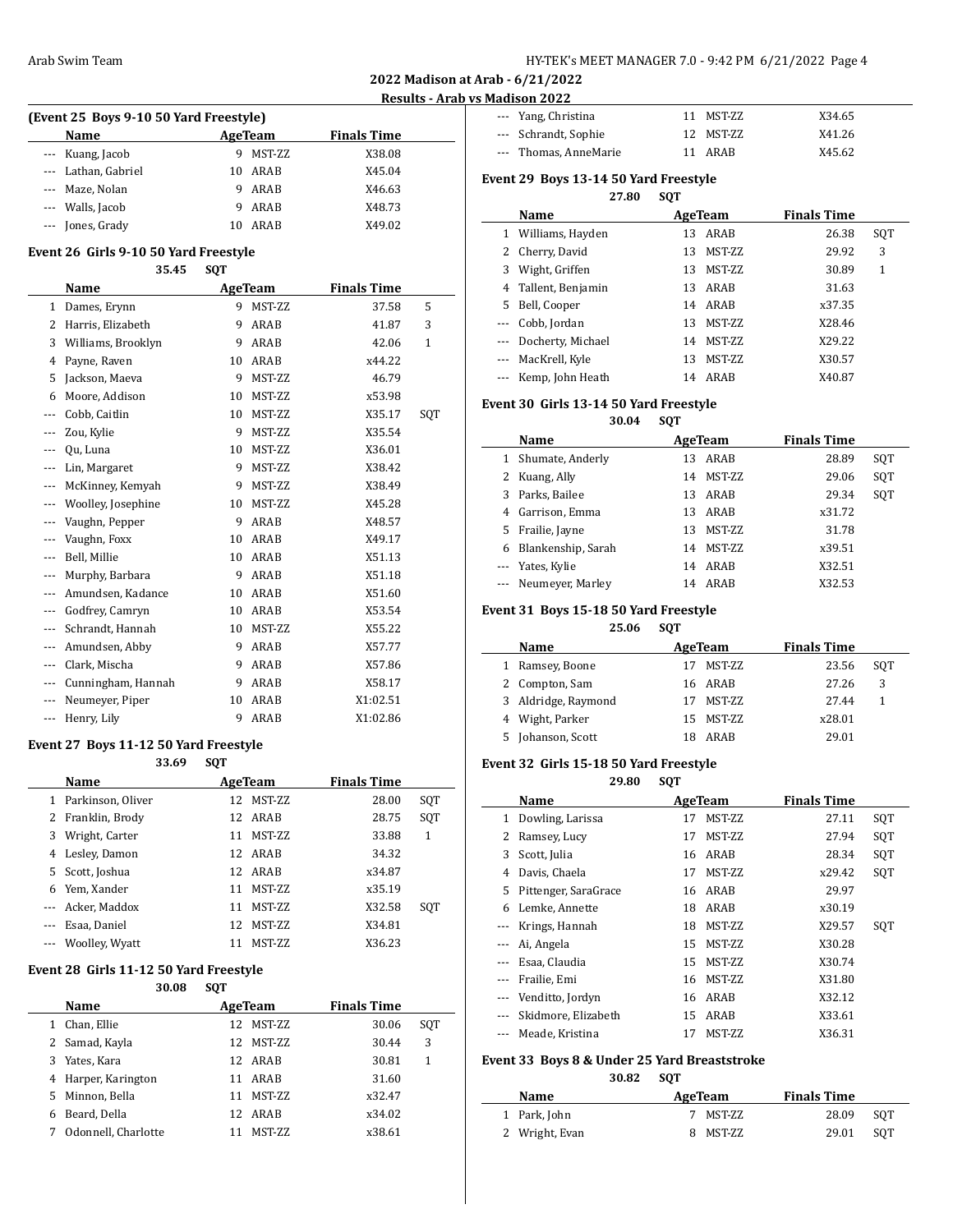## **Results - Arab vs Madison 2022**

| (Event 33 Boys 8 & Under 25 Yard Breaststroke) |  |               |                    |     |  |  |  |  |
|------------------------------------------------|--|---------------|--------------------|-----|--|--|--|--|
| <b>Name</b>                                    |  | AgeTeam       | <b>Finals Time</b> |     |  |  |  |  |
| 3 Bowling, Bryson                              |  | ARAB          | 30.07              | SOT |  |  |  |  |
| 4 Lathan, Samuel                               |  | ARAB          | 30.15              | SOT |  |  |  |  |
| 5 Hart, Alex                                   |  | <b>MST-ZZ</b> | x33.22             |     |  |  |  |  |
| --- He, Lucas                                  |  | MST-ZZ        | X37.39             |     |  |  |  |  |

#### **Event 34 Girls 8 & Under 25 Yard Breaststroke 31.86 SQT**

| .<br>.           |  |          |                    |     |
|------------------|--|----------|--------------------|-----|
| <b>Name</b>      |  | AgeTeam  | <b>Finals Time</b> |     |
| 1 Kuang, Hannah  |  | MST-ZZ   | 24.92              | SOT |
| 2 He, Joanna     |  | 8 MST-ZZ | 27.65              | SOT |
| 3 Casey, Kennedy |  | ARAB     | 29.76              | SOT |
| 4 Parcus, Raven  |  | ARAB     | 39.63              |     |

#### **Event 35 Boys 9-10 50 Yard Breaststroke 56.93 SQT**

|          | 56.93             | SVI |                 |                    |     |
|----------|-------------------|-----|-----------------|--------------------|-----|
|          | Name              |     | AgeTeam         | <b>Finals Time</b> |     |
|          | Parkinson, Eli    | 9   | <b>MST-ZZ</b>   | 47.05              | SQT |
|          | 2 Barbour, Kayden | 9   | MST-ZZ          | 47.20              | SQT |
| 3        | Yates, Colt       | 10  | ARAB            | 52.50              | SQT |
|          | Shumate, Joshua   | 9   | ARAB            | 54.63              | SQT |
| 5        | Fink, Jackson     | 9   | <b>MST-ZZ</b>   | x54.86             | SQT |
|          | Park, Mason       | 10  | <b>MST-7.7.</b> | X1:03.19           |     |
| $\cdots$ | Franklin, Jacob   | 10  | ARAB            | D0                 |     |

## **Event 36 Girls 9-10 50 Yard Breaststroke**

**55.48 SQT**

| Name |                        |    | AgeTeam         | <b>Finals Time</b> |     |
|------|------------------------|----|-----------------|--------------------|-----|
| 1    | Mbuko, Michaela        | 9  | MST-ZZ          | 44.02              | SQT |
| 2    | Jensen, Audrey         | 9  | MST-ZZ          | 44.77              | SQT |
| 3    | Frailie, Ashlee        | 9  | MST-ZZ          | x53.38             | SOT |
| 4    | Harris, Elizabeth      | 9  | ARAB            | 54.59              | SQT |
|      | --- Walker, Mia        | 10 | <b>MST-7.7.</b> | X43.48             | SOT |
|      | --- Moore, Addison     | 10 | <b>MST-7.7.</b> | X1:01.20           |     |
|      | Vaughn, Foxx           | 10 | ARAB            | DO.                |     |
|      | --- Cunningham, Hannah |    | ARAB            | DO.                |     |

## **Event 37 Boys 11-12 50 Yard Breaststroke**

|                   | 59.51 SOT |           |                    |     |
|-------------------|-----------|-----------|--------------------|-----|
| Name              |           | AgeTeam   | <b>Finals Time</b> |     |
| 1 Franklin, Brody |           | 12 ARAR   | 38.45              | SOT |
| 2 Wren, Henry     |           | 12 MST-ZZ | 39.92              | SOT |

| 2 Wren, Henry      | 12 MST-ZZ | 39.92  | SOT |
|--------------------|-----------|--------|-----|
| 3 Johnson, Zachary | 12 MST-ZZ | 40.93  | SOT |
| 4 Ross, Drew       | 12 MST-ZZ | x45.13 | SOT |
| 5 Payne, Rowan     | 12 ARAB   | 51.73  | SOT |
|                    |           |        |     |

# **Event 38 Girls 11-12 50 Yard Breaststroke**

|   | 40.62               | <b>SQT</b> |               |                    |     |
|---|---------------------|------------|---------------|--------------------|-----|
|   | <b>Name</b>         |            | AgeTeam       | <b>Finals Time</b> |     |
| 1 | Chan, Ellie         | 12.        | <b>MST-ZZ</b> | 40.31              | SOT |
| 2 | Yates, Kara         | 12.        | ARAB          | 41.02              | 3   |
| 3 | Yang, Christina     | 11         | MST-ZZ        | 41.04              | 1   |
| 4 | Wright, Lilly       | 12.        | MST-ZZ        | x41.52             |     |
| 5 | Harper, Karington   | 11         | ARAB          | 42.23              |     |
| 6 | Odonnell, Charlotte |            | <b>MST-ZZ</b> | x53.45             |     |
|   | Jensen, Annabelle   | 12         | MST-ZZ        | X37.77             | SOT |

# **Event 39 Boys 13-14 50 Yard Breaststroke**

|                 | 41.88 | <b>SOT</b> |             |                    |     |
|-----------------|-------|------------|-------------|--------------------|-----|
| Name            |       |            | AgeTeam     | <b>Finals Time</b> |     |
| 1 Ross, Will    |       |            | 14 MST-7.7. | 31.56              | SOT |
| 2 Cherry, David |       |            | 13 MST-ZZ   | 39.39              | SOT |
| 3 Bell. Owen    |       |            | 13 ARAB     | 47.92              |     |

# **Event 40 Girls 13-14 50 Yard Breaststroke**

**43.36 SQT**

| Name |                    | AgeTeam             | <b>Finals Time</b> |     |
|------|--------------------|---------------------|--------------------|-----|
|      | 1 Shumate, Anderly | ARAB<br>13.         | 36.45              | SOT |
|      | 2 King, Gemma      | <b>MST-ZZ</b><br>14 | 39.65              | SOT |
|      | 3 Frailie, Jayne   | MST-ZZ<br>13        | 40.89              | SOT |
|      | 4 Yates, Kylie     | 14 ARAB             | 45.16              |     |
|      | 5 Garrison, Emma   | ARAB<br>13          | x45.76             |     |
|      | Blankenship, Sarah | <b>MST-ZZ</b><br>14 | x47.05             |     |

## **Event 41 Boys 15-18 50 Yard Breaststroke**

**33.93 SQT**

| Name              | AgeTeam   | <b>Finals Time</b> |     |
|-------------------|-----------|--------------------|-----|
| 1 Franklin, Colby | 16 ARAB   | 30.01              | SOT |
| 2 Cozelos, Aiden  | 13 MST-ZZ | 35.40              | -3  |
| 3 Johanson, Scott | 18 ARAB   | 37.87              |     |

# **Event 42 Girls 15-18 50 Yard Breaststroke**

**37.17 SQT**

|   | Name<br>AgeTeam       |  |           | <b>Finals Time</b> |    |
|---|-----------------------|--|-----------|--------------------|----|
| 1 | Esaa, Claudia         |  | 15 MST-ZZ | 37.55              | -5 |
|   | 2 Frailie, Emi        |  | 16 MST-ZZ | 37.65              | 3  |
|   | 3 Venditto, Jordyn    |  | 16 ARAB   | 41.94              |    |
|   | 4 Skidmore, Elizabeth |  | 15 ARAB   | 46.42              |    |
|   | --- Ramsey, Kate      |  | 16 MST-ZZ | X38.06             |    |

# **Event 43 Boys 6 & Under 25 Yard Backstroke**

**35.39 SQT**

|   | Name               |    | AgeTeam       | <b>Finals Time</b> |     |
|---|--------------------|----|---------------|--------------------|-----|
|   | Briscoe, River     |    | 5 MST-ZZ      | 35.73              | 5   |
|   | 2 Wright, Isaac    |    | 6 MST-ZZ      | 36.17              | 3   |
| 3 | Schrandt, Lucas    |    | 6 MST-ZZ      | x48.68             |     |
|   | --- Jensen, Joey   | 6. | MST-ZZ        | X34.88             | SOT |
|   | --- Woolley, Henry |    | <b>MST-ZZ</b> | X36.46             |     |

## **Event 44 Girls 6 & Under 25 Yard Backstroke**

**31.46 SQT**

|   | Name                 |    | AgeTeam        | <b>Finals Time</b> |     |
|---|----------------------|----|----------------|--------------------|-----|
| 1 | Payne, Remi          | 6  | ARAB           | 36.06              | 5   |
|   | 2 Robertson, Amelia  | 6  | MST-ZZ         | 42.28              | 3   |
|   | 3 Hayden, Alessa     | 5. | <b>MST-ZZ</b>  | 42.43              | 1   |
|   | 4 Chaloupka, Lizzy   |    | <b>MST-ZZ</b>  | x44.63             |     |
|   | 5 Lathan, Hannah     |    | ARAB           | 54.70              |     |
|   | --- Starkey, Brynton | 6  | <b>MST-ZZ</b>  | X27.27             | SOT |
|   | --- Hart, Audrey     |    | <b>MST-7.7</b> | X35.90             |     |

# **Event 45 Boys 8 & Under 25 Yard Backstroke**

**28.93 SQT**

| <b>Name</b>       | AgeTeam  | <b>Finals Time</b> |     |
|-------------------|----------|--------------------|-----|
| 1 Woolley, Thomas | 8 MST-ZZ | 22.02              | SOT |
| 2 Payne, Reed     | 8 ARAB   | 24.57              | SOT |
| 3 Bowling, Bryson | 7 ARAB   | 25.81              | SOT |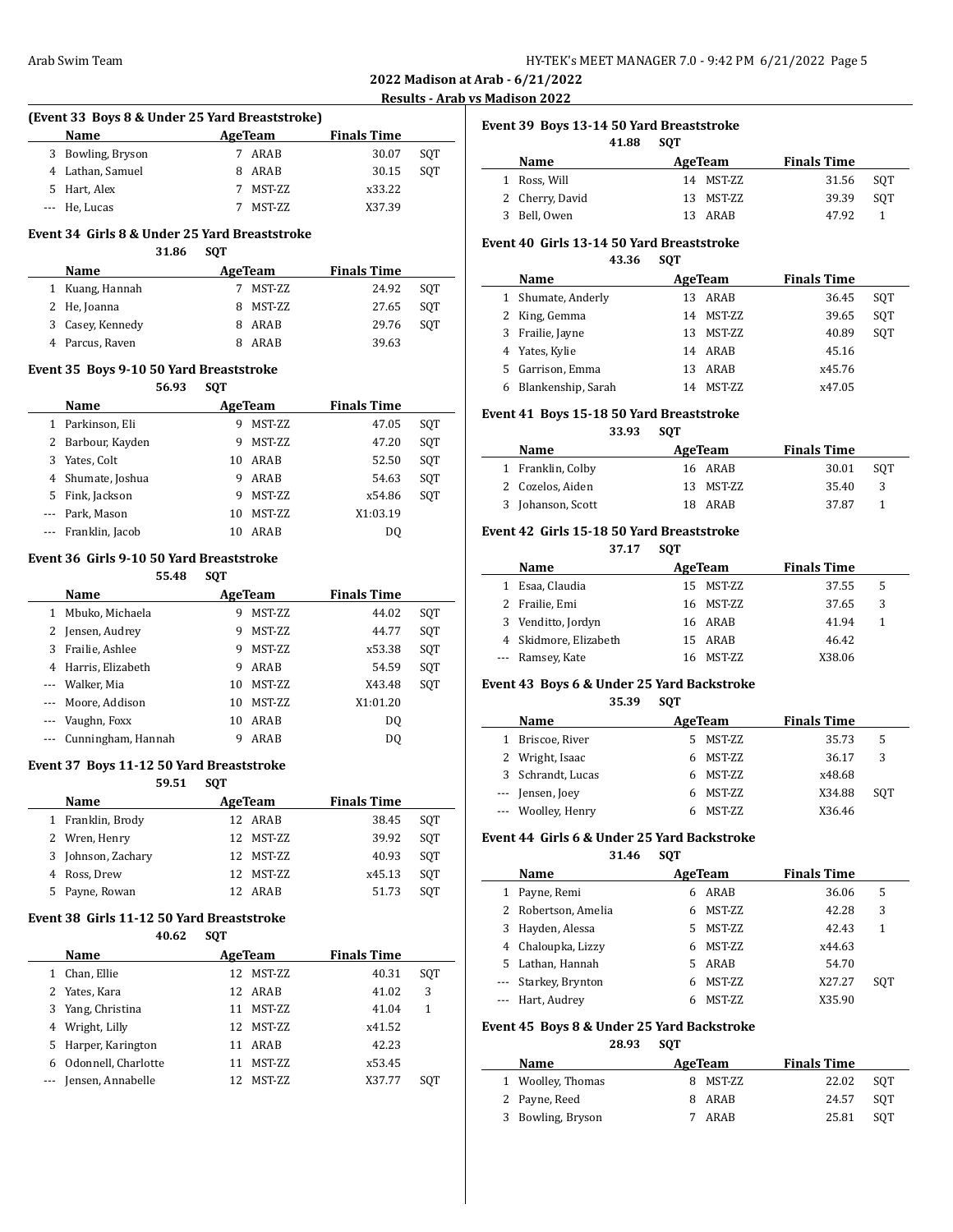## **Results - Arab vs Madison 2022**

| (Event 45 Boys 8 & Under 25 Yard Backstroke) |         |                    |
|----------------------------------------------|---------|--------------------|
| <b>Name</b>                                  | AgeTeam | <b>Finals Time</b> |

|    | 4 Ashcroft, Logan            | 8 | MST-ZZ         | 26.07    | SOT |
|----|------------------------------|---|----------------|----------|-----|
| 5. | Hart, Alex                   |   | MST-ZZ         | x26.60   | SOT |
|    | 6 Crews, Adam                |   | ARAB           | x1:03.54 |     |
|    | --- Van den Berg, Willem III |   | MST-ZZ         | X27.34   | SOT |
|    | --- Gosier, Peter            | 8 | MST-ZZ         | X35.59   |     |
|    | --- Hsu, Raymond             |   | <b>MST-7.7</b> | X36.01   |     |

# **Event 46 Girls 8 & Under 25 Yard Backstroke**

**26.74 SQT**

|   | Name                      | AgeTeam |        | <b>Finals Time</b> |     |
|---|---------------------------|---------|--------|--------------------|-----|
| 1 | He, Joanna                | 8       | MST-ZZ | 22.87              | SQT |
| 2 | Zou, Alice                | 7       | MST-ZZ | 23.75              | SQT |
| 3 | Jimenez-Yates, Floricelda | 8       | ARAB   | 26.50              | SQT |
| 4 | Hayden, Mckinley          | 7       | MST-ZZ | x26.88             |     |
| 5 | Holt, Raychel             | 8       | ARAB   | 28.60              |     |
| 6 | Munoz, Harper             | 7       | ARAB   | x30.45             |     |
| 7 | Robertson, Emma           | 8       | MST-ZZ | x33.07             |     |
|   | Pysh, Claire              | 7       | MST-ZZ | X26.09             | SQT |
|   | Parcus, Raven             | 8       | ARAB   | X29.84             |     |
|   | Madden, Blaiklyn          | 8       | ARAB   | X33.64             |     |
|   | Key, Arly                 | 7       | ARAB   | X38.03             |     |
|   | Forsythe, Piper           | 7       | ARAB   | X38.51             |     |
|   | Coleman, Allison          | 8       | ARAB   | X43.26             |     |
|   | Yarbrough, Mallorie       | 8       | ARAB   | X49.12             |     |

## **Event 47 Boys 9-10 50 Yard Backstroke**

|                                        |                 | 48.15 | <b>SQT</b> |                 |                    |     |
|----------------------------------------|-----------------|-------|------------|-----------------|--------------------|-----|
|                                        | <b>Name</b>     |       |            | AgeTeam         | <b>Finals Time</b> |     |
| 1                                      | Parkinson, Eli  |       | 9          | <b>MST-7.7.</b> | 40.76              | SQT |
| 2                                      | Kuang, Jacob    |       | 9          | MST-ZZ          | 45.74              | SOT |
| 3                                      | Jackson, Rowan  |       | 9          | <b>MST-7.7.</b> | x48.40             |     |
| 4                                      | Lathan, Gabriel |       | 10         | ARAB            | 50.55              | 1   |
| 5                                      | Franklin, Jacob |       | 10         | ARAB            | 53.12              |     |
| 6                                      | Maze, Nolan     |       | 9          | ARAB            | x54.75             |     |
| ---                                    | Walls, Jacob    |       | 9          | ARAB            | X54.88             |     |
|                                        | --- Pysh, Tyler |       | 9          | <b>MST-7.7.</b> | X55.88             |     |
| $\scriptstyle\cdots\scriptstyle\cdots$ | Jones, Grady    |       | 10         | ARAB            | X1:07.65           |     |

#### **Event 48 Girls 9-10 50 Yard Backstroke**

**42.95 SQT**

|          | Name               |    | AgeTeam | <b>Finals Time</b> |     |
|----------|--------------------|----|---------|--------------------|-----|
| 1        | Qu, Luna           | 10 | MST-ZZ  | 42.44              | SQT |
| 2        | McKinney, Kemyah   | 9  | MST-ZZ  | 46.01              | 3   |
| 3        | Williams, Brooklyn | 9  | ARAB    | 49.32              | 1   |
| 4        | Woolley, Josephine | 10 | MST-ZZ  | x52.57             |     |
| 5        | Boatwright, Aubrey | 9  | ARAB    | 52.93              |     |
| 6        | Bell, Millie       | 10 | ARAB    | x1:12.07           |     |
|          | Mbuko, Michaela    | 9  | MST-ZZ  | X40.85             | SQT |
| $---$    | Lin, Margaret      | 9  | MST-ZZ  | X43.71             |     |
| $\cdots$ | Frailie, Ashlee    | 9  | MST-ZZ  | X54.87             |     |
| $\cdots$ | Schrandt, Hannah   | 10 | MST-ZZ  | X56.88             |     |
| $\cdots$ | Jackson, Maeva     | 9  | MST-ZZ  | X57.36             |     |
| $---$    | Murphy, Barbara    | 9  | ARAB    | X59.91             |     |
|          | Vaughn, Pepper     | 9  | ARAB    | X1:00.23           |     |
|          | Moore, Addison     | 10 | MST-ZZ  | X1:02.13           |     |
|          | Vaughn, Foxx       | 10 | ARAB    | X1:02.86           |     |
|          | Godfrey, Camryn    | 10 | ARAB    | X1:04.34           |     |
|          |                    |    |         |                    |     |

| --- Henry, Lily        | 9 ARAB    | X1:04.95 |
|------------------------|-----------|----------|
| --- Cunningham, Hannah | ARAB<br>9 | X1:09.43 |
| --- Amundsen, Abby     | 9 ARAB    | X1:12.73 |
| --- Amundsen, Kadance  | 10 ARAB   | X1:14.02 |
| --- Clark, Mischa      | ARAB<br>q | X1:15.25 |
| --- Neumeyer, Piper    | ARAR      | X1:17.65 |

# **Event 49 Boys 11-12 50 Yard Backstroke**

**48.63 SQT**

| Name |                    | AgeTeam               | <b>Finals Time</b> |     |
|------|--------------------|-----------------------|--------------------|-----|
|      | 1 Bowling, Bentley | ARAB<br>11            | 35.27              | SOT |
|      | 2 Acker, Maddox    | <b>MST-ZZ</b><br>11   | 39.73              | SOT |
|      | 3 Scott, Joshua    | 12 ARAB               | 40.15              | SOT |
|      | 4 Esaa, Daniel     | <b>MST-7.7.</b><br>12 | 41.33              | SOT |
|      | 5 Yem, Xander      | <b>MST-ZZ</b><br>11   | x41.96             | SOT |
|      | Lesley, Damon      | 12 ARAB               | x47.56             | SOT |
|      | --- Wright, Carter | MST-ZZ                | X42.19             | SOT |

## **Event 50 Girls 11-12 50 Yard Backstroke**

**38.00 SQT**

| Name                  |    | AgeTeam       | <b>Finals Time</b> |     |
|-----------------------|----|---------------|--------------------|-----|
| 1 Jensen, Annabelle   |    | 12 MST-ZZ     | 32.89              | SOT |
| 2 Harper, Karington   |    | ARAB          | 37.91              | SOT |
| 3 Marshall, Hunter    |    | 12 MST-ZZ     | 41.59              | 1   |
| 4 Odonnell, Charlotte | 11 | <b>MST-ZZ</b> | x49.42             |     |
| --- Mbuko, Maiya      |    | 12 MST-7.7.   | X38.92             |     |
| --- Schrandt, Sophie  |    | 12 MST-ZZ     | X49.60             |     |
| --- Thomas, AnneMarie |    | ARAB          | D <sub>0</sub>     |     |

## **Event 51 Boys 13-14 50 Yard Backstroke**

**36.77 SQT**

|   | Name                | AgeTeam |               | <b>Finals Time</b> |     |
|---|---------------------|---------|---------------|--------------------|-----|
| 1 | Williams, Hayden    | 13      | ARAB          | 29.56              | SOT |
|   | 2 Docherty, Michael | 14      | <b>MST-ZZ</b> | 33.37              | SOT |
|   | 3 MacKrell, Kyle    | 13      | <b>MST-ZZ</b> | 34.23              | SOT |
|   | 4 Wight, Griffen    | 13      | MST-ZZ        | x34.71             | SOT |
|   | 5 Tallent, Benjamin | 13      | ARAB          | 40.64              |     |
|   | 6 Kemp, John Heath  | 14      | ARAB          | x54.80             |     |
|   | Bell, Cooper        | 14      | ARAB          | X56.77             |     |

## **Event 52 Girls 13-14 50 Yard Backstroke**

#### **34.29 SQT**

|   | Name             | AgeTeam    | <b>Finals Time</b> |     |
|---|------------------|------------|--------------------|-----|
|   | Mbuko, Melia     | 14 MST-ZZ  | 30.70              | SOT |
|   | 2 Merrell, Kate  | 14 MST-ZZ  | 32.09              | SOT |
|   | 3 King, Gemma    | 14 MST-ZZ  | x35.45             |     |
|   | 4 Parks, Bailee  | 13 ARAB    | 35.65              |     |
| 5 | Neumeyer, Marley | ARAR<br>14 | 37.61              |     |

# **Event 53 Boys 15-18 50 Yard Backstroke**

**29.11 SQT**

| <b>Name</b><br>AgeTeam |           | <b>Finals Time</b> |       |    |  |
|------------------------|-----------|--------------------|-------|----|--|
| 1 Ramsey, Boone        | 17 MST-ZZ |                    | 29.90 | -5 |  |
| 2 Compton, Sam         | 16 ARAB   |                    | 33.16 |    |  |

# **Event 54 Girls 15-18 50 Yard Backstroke**

# **33.06 SQT**

| AgeTeam<br>Name |           | <b>Finals Time</b> |     |
|-----------------|-----------|--------------------|-----|
| 1 Ramsey, Lucy  | 17 MST-ZZ | 32.33              | SOT |
| 2 Scott, Julia  | 16 ARAB   | 33.59              |     |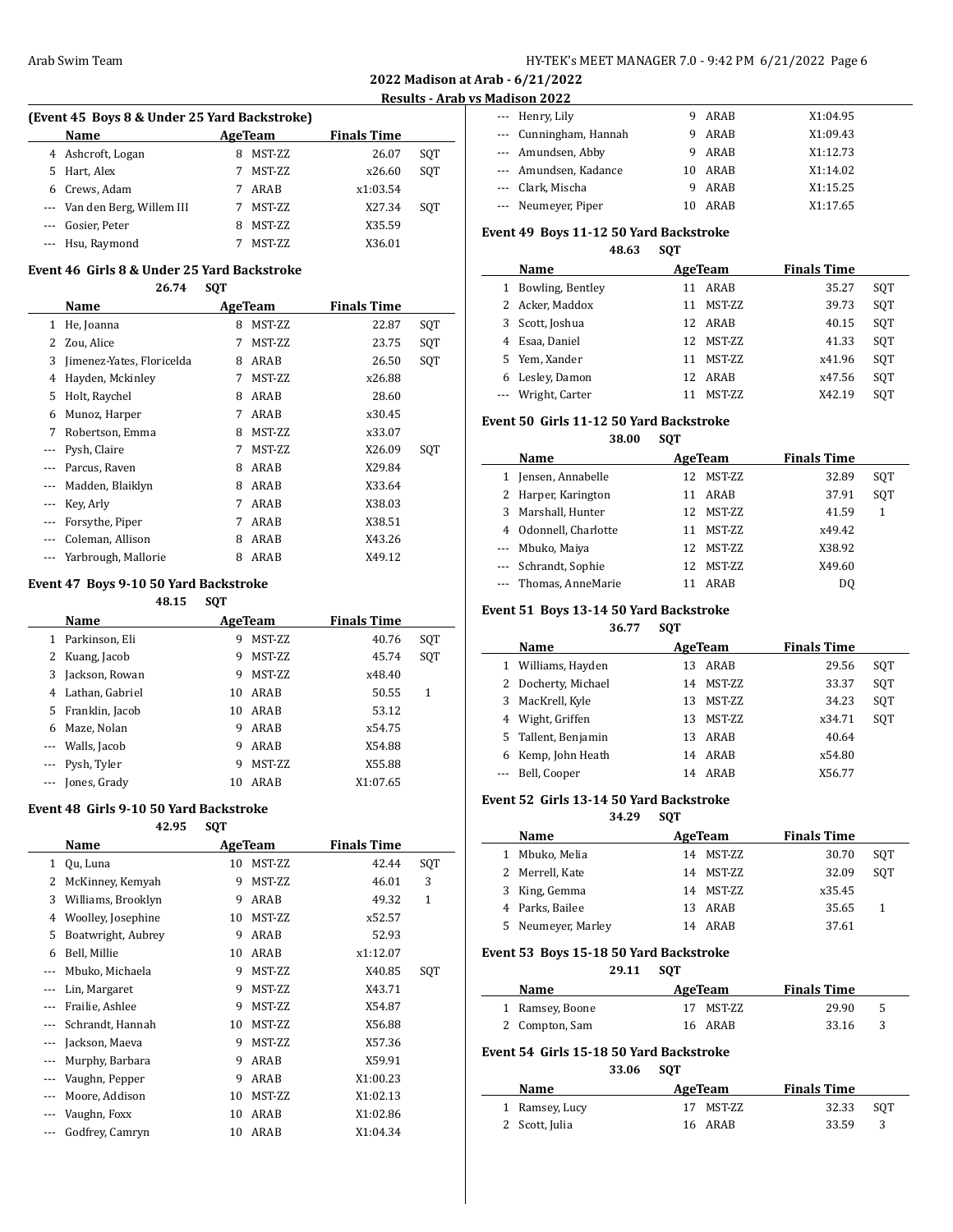## **Results - Arab vs Madison 2022**

# **(Event 54 Girls 15-18 50 Yard Backstroke) Name Age Team Finals Time** 3 Ai, Angela 15 MST-ZZ 35.27 1 4 Lemke, Annette 18 ARAB 37.98 --- Skidmore, Elizabeth 15 ARAB X41.09

--- Venditto, Jordyn 16 ARAB X42.71

## **Event 55 Boys 8 & Under 25 Yard Butterfly 28.83 SQT**

| 20.03          | 3V I |               |                    |     |
|----------------|------|---------------|--------------------|-----|
| <b>Name</b>    |      | AgeTeam       | <b>Finals Time</b> |     |
| 1 Harper, Reid |      | ARAB          | 18.56              | SOT |
| 2 Park, John   |      | MST-ZZ        | 22.17              | SOT |
| 3 Payne, Reed  |      | ARAB          | 24.93              | SOT |
| 4 Hart, Alex   |      | <b>MST-ZZ</b> | 25.72              | SOT |

## **Event 56 Girls 8 & Under 25 Yard Butterfly**

|    | 36.42              | <b>SOT</b> |               |                    |     |
|----|--------------------|------------|---------------|--------------------|-----|
|    | Name               |            | AgeTeam       | <b>Finals Time</b> |     |
|    | 1 Lancaster, Grace |            | <b>MST-ZZ</b> | 20.24              | SOT |
|    | 2 Kuang, Hannah    |            | <b>MST-ZZ</b> | 20.90              | SOT |
| 3  | Munoz, Harper      |            | ARAB          | 29.58              | SOT |
| 4  | Casey, Kennedy     | 8          | ARAB          | 30.81              | SOT |
| 5. | Madden, Blaiklyn   |            | ARAB          | x38.29             |     |

# **Event 57 Boys 9-10 50 Yard Butterfly**

|          | 43.31               | <b>SOT</b> |               |                    |   |  |
|----------|---------------------|------------|---------------|--------------------|---|--|
|          | Name                |            | AgeTeam       | <b>Finals Time</b> |   |  |
|          | He, Will            | 9          | <b>MST-ZZ</b> | 50.76              | 5 |  |
|          | Fink, Jackson       | 9          | <b>MST-ZZ</b> | 1:00.90            | 3 |  |
| 3        | Maze, Nolan         | 9          | ARAB          | 1:01.72            | 1 |  |
| 4        | Park, Mason         | 10         | <b>MST-ZZ</b> | x1:02.06           |   |  |
|          | --- Barbour, Kayden | 9          | <b>MST-ZZ</b> | X45.13             |   |  |
| $\cdots$ | Lathan, Gabriel     | 10         | ARAB          | DO                 |   |  |

## **Event 58 Girls 9-10 50 Yard Butterfly 55.69 SQT**

|       | Name               |    | AgeTeam       | <b>Finals Time</b> |     |
|-------|--------------------|----|---------------|--------------------|-----|
| 1     | Walker, Mia        | 10 | <b>MST-ZZ</b> | 37.84              | SQT |
|       | 2 Lin, Margaret    | 9  | MST-ZZ        | 39.14              | SQT |
| 3     | Jensen, Audrey     | 9  | MST-ZZ        | x42.01             | SQT |
| 4     | Payne, Raven       | 10 | ARAB          | 56.94              | 1   |
| 5     | Boatwright, Aubrey | 9  | ARAB          | 1:01.70            |     |
| 6     | Bell. Millie       | 10 | ARAB          | x1:14.07           |     |
|       | Zou, Kylie         | 9  | MST-ZZ        | X37.28             | SQT |
|       | Cobb. Caitlin      | 10 | MST-ZZ        | X38.06             | SQT |
|       | McKinney, Kemyah   | 9  | MST-ZZ        | X41.89             | SQT |
|       | Dames, Erynn       | 9  | MST-ZZ        | X50.71             | SOT |
| $---$ | Jackson, Maeva     | 9  | MST-ZZ        | X56.68             |     |

## **Event 59 Boys 11-12 50 Yard Butterfly**

| 46.11                   | <b>SOT</b>          |                    |     |
|-------------------------|---------------------|--------------------|-----|
| Name                    | AgeTeam             | <b>Finals Time</b> |     |
| Parkinson, Oliver<br>1. | 12 MST-ZZ           | 32.19              | SOT |
| 2 Bowling, Bentley      | ARAB<br>11          | 33.40              | SOT |
| 3 Johnson, Zachary      | 12 MST-7.7          | 36.98              | SOT |
| 4 Lesley, Damon         | 12 ARAB             | 43.43              | SOT |
| Woolley, Wyatt<br>5.    | <b>MST-ZZ</b><br>11 | x44.92             | SOT |
| Payne, Rowan            | 12 ARAB             | x58.27             |     |

# **Event 60 Girls 11-12 50 Yard Butterfly**

|   | 34.05                   | <b>SOT</b> |               |                    |     |
|---|-------------------------|------------|---------------|--------------------|-----|
|   | Name                    |            | AgeTeam       | <b>Finals Time</b> |     |
| 1 | Minnon, Bella           | 11         | MST-ZZ        | 32.91              | SOT |
|   | 2 Kuang, Emma           | 11         | MST-ZZ        | 33.72              | SOT |
|   | 3 Travis-Kinder, Kinsey | 11         | MST-ZZ        | x37.13             |     |
|   | 4 Beard, Della          |            | 12 ARAB       | 38.52              |     |
|   | --- Wright, Lilly       | 12.        | <b>MST-ZZ</b> | X35.37             |     |

#### **Event 61 Boys 13-14 50 Yard Butterfly**

#### **30.52 SQT**

| Name               |     | AgeTeam | <b>Finals Time</b> |     |  |
|--------------------|-----|---------|--------------------|-----|--|
| 1 Lemke, Wilson    |     | 14 ARAB | 29.27              | SOT |  |
| 2 Cobb, Jayden     | 13. | MST-ZZ  | 31.61              | 3   |  |
| 3 Cobb, Jordan     | 13  | MST-ZZ  | 32.26              | 1   |  |
| 4 MacKrell, Kyle   | 13. | MST-ZZ  | x33.73             |     |  |
| 5 Kemp, John Heath |     | 14 ARAB | 54.10              |     |  |
| Bell, Owen         | 13  | ARAB    | x56.04             |     |  |

## **Event 62 Girls 13-14 50 Yard Butterfly**

**32.99 SQT**

| Name            | AgeTeam    | <b>Finals Time</b> |     |
|-----------------|------------|--------------------|-----|
| 1 Mbuko, Melia  | 14 MST-7.7 | 30.12              | SOT |
| 2 Merrell, Kate | 14 MST-ZZ  | 30.61              | SOT |
| 3 Parks, Bailee | 13 ARAB    | 32.71              | SOT |
| 4 Kuang, Ally   | 14 MST-7.7 | x32.90             | SOT |

# **Event 63 Boys 15-18 50 Yard Butterfly**

**26.78 SQT**

| Name              | AgeTeam   | <b>Finals Time</b> |
|-------------------|-----------|--------------------|
| 1 Franklin, Colby | 16 ARAB   | 27.94<br>-5        |
| 2 Compton, Sam    | 16 ARAB   | 29.71<br>3         |
| 3 Wight, Parker   | 15 MST-ZZ | 30.87              |

## **Event 64 Girls 15-18 50 Yard Butterfly**

 $\overline{\phantom{a}}$ 

|    | 30.63                | <b>SOT</b> |               |                    |   |  |
|----|----------------------|------------|---------------|--------------------|---|--|
|    | Name                 |            | AgeTeam       | <b>Finals Time</b> |   |  |
|    | Ramsey, Kate         |            | 16 MST-7.7    | 30.86              | 5 |  |
|    | Esaa, Claudia        |            | 15 MST-7.7    | 32.07              | 3 |  |
| 3. | Krings, Hannah       | 18         | MST-7.7.      | x32.47             |   |  |
|    | 4 Lemke, Annette     | 18.        | ARAB          | 33.47              |   |  |
| 5. | Pittenger, SaraGrace |            | 16 ARAB       | 34.10              |   |  |
|    | --- Ramsey, Lucy     |            | <b>MST-ZZ</b> | X31.67             |   |  |

## **Event 65 Boys 8 & Under 50 Yard Freestyle 1:01.20 SQT**

|   | Name              |   | AgeTeam       | <b>Finals Time</b> |     |
|---|-------------------|---|---------------|--------------------|-----|
|   | 1 Woolley, Thomas | 8 | <b>MST-ZZ</b> | 42.23              | SOT |
|   | Payne, Reed       | 8 | ARAB          | 42.77              | SOT |
| 3 | Wright, Evan      | 8 | <b>MST-ZZ</b> | 43.31              | SOT |
|   | 4 Bowling, Bryson |   | ARAB          | 46.50              | SOT |
|   | 5 Ashcroft, Logan | 8 | <b>MST-ZZ</b> | x54.43             | SOT |
|   | Crews, Adam       |   | ARAB          | x1:35.11           |     |
|   | He. Lucas         |   | <b>MST-ZZ</b> | X59.64             | SOT |

### **Event 66 Girls 8 & Under 50 Yard Freestyle**

**43.54 SQT**

| <b>Name</b>  | AgeTeam  | <b>Finals Time</b> |     |
|--------------|----------|--------------------|-----|
| 1 He, Joanna | 8 MST-ZZ | 42.44              | SOT |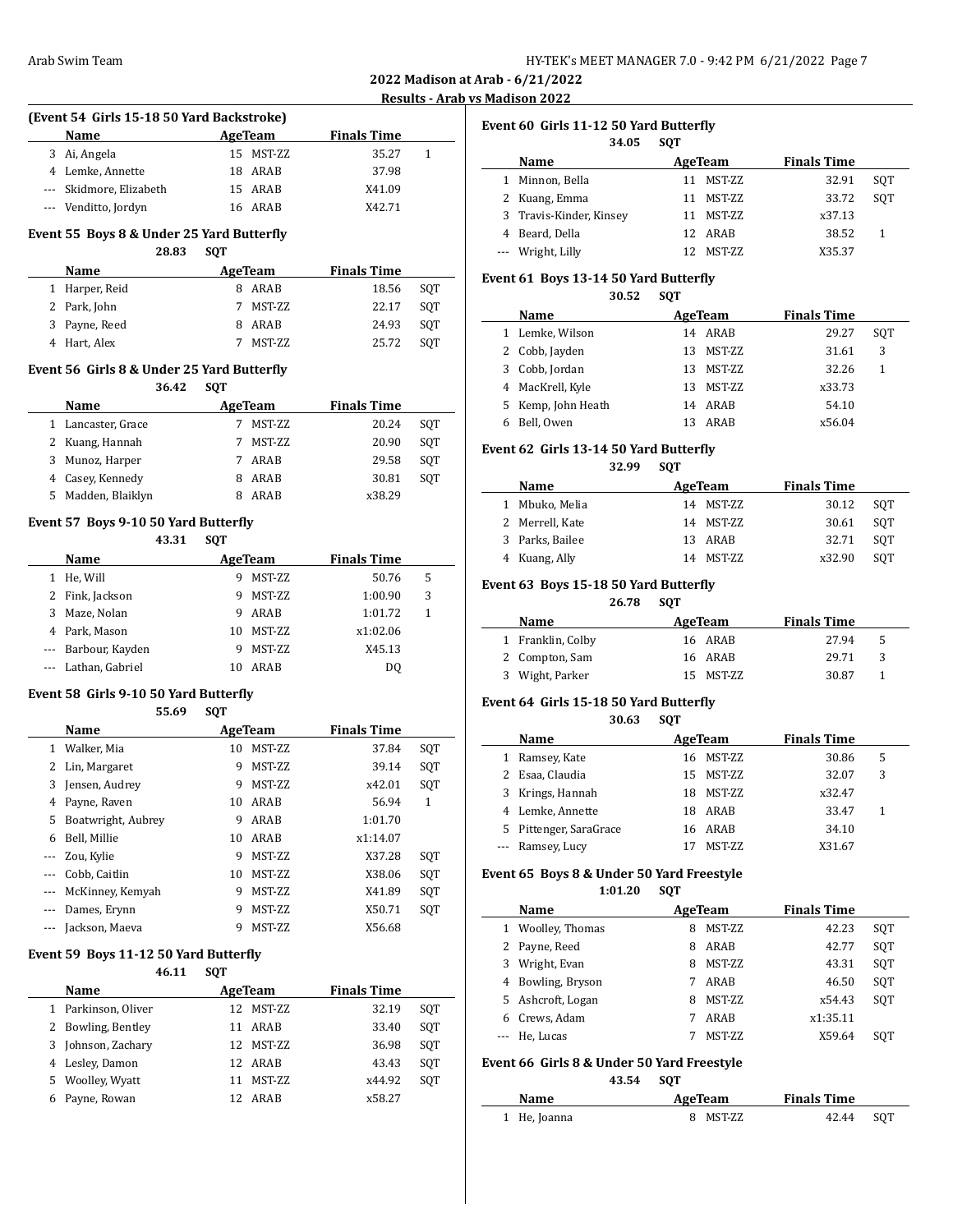**2022 Madison at Arab - 6/21/2022 Results - Arab vs Madison 2022**

# **(Event 66 Girls 8 & Under 50 Yard Freestyle)**

| Name |                                                                                                                                                                                 |        | <b>Finals Time</b> |     |
|------|---------------------------------------------------------------------------------------------------------------------------------------------------------------------------------|--------|--------------------|-----|
|      |                                                                                                                                                                                 | MST-ZZ | 43.45              | SOT |
|      | 8                                                                                                                                                                               | ARAB   | 48.09              | 1   |
|      | 8                                                                                                                                                                               | ARAB   | 52.04              |     |
|      | 8                                                                                                                                                                               | ARAB   | x1:16.16           |     |
|      | 6                                                                                                                                                                               | ARAB   | X1:03.93           |     |
|      | 8                                                                                                                                                                               | ARAB   | X1:07.56           |     |
|      |                                                                                                                                                                                 | ARAB   | X1:19.07           |     |
|      |                                                                                                                                                                                 | ARAB   | X1:35.74           |     |
|      | 2 Lancaster, Grace<br>3 Jimenez-Yates, Floricelda<br>4 Holt, Raychel<br>5 Yarbrough, Mallorie<br>--- Payne, Remi<br>--- Coleman, Allison<br>--- Forsythe, Piper<br>--- Key Arly |        | AgeTeam            |     |

# **Event 67 Boys 9-10 100 Yard Freestyle**

|                   | Name           |         |   | AgeTeam         | <b>Finals Time</b> |     |
|-------------------|----------------|---------|---|-----------------|--------------------|-----|
| 1                 | Parkinson, Eli |         | 9 | <b>MST-ZZ</b>   | 1:19.04            | SQT |
|                   | 38.57          | 40.47   |   |                 |                    |     |
| 2                 | He, Will       |         | 9 | <b>MST-7.7.</b> | 1:30.84            | 3   |
|                   | 42.97          | 47.87   |   |                 |                    |     |
| 3                 | Walls, Jacob   |         | 9 | ARAB            | 1:51.84            | 1   |
|                   | 54.22          | 57.62   |   |                 |                    |     |
| 4                 | Pysh, Tyler    |         | 9 | <b>MST-7.7.</b> | x2:02.39           |     |
|                   | 56.24          | 1:06.15 |   |                 |                    |     |
| $\qquad \qquad -$ | Jackson, Rowan |         | 9 | <b>MST-ZZ</b>   | X1:36.34           |     |
|                   | 42.22          | 54.12   |   |                 |                    |     |

# **Event 68 Girls 9-10 100 Yard Freestyle**

**1:35.69 SQT**

|   | <b>Name</b>        |         |    | <b>AgeTeam</b> | <b>Finals Time</b> |              |
|---|--------------------|---------|----|----------------|--------------------|--------------|
|   | 1 Walker, Mia      |         |    | 10 MST-ZZ      | 1:15.29            | SQT          |
|   | 35.21              | 40.08   |    |                |                    |              |
|   | 2 Cobb, Caitlin    |         |    | 10 MST-ZZ      | 1:17.99            | SQT          |
|   | 35.86              | 42.13   |    |                |                    |              |
| 3 | Zou, Kylie         |         | 9  | MST-ZZ         | x1:18.66           | SQT          |
|   | 37.68              | 40.98   |    |                |                    |              |
| 4 | Payne, Raven       |         |    | 10 ARAB        | 1:39.79            | $\mathbf{1}$ |
|   | 45.44              | 54.35   |    |                |                    |              |
| 5 | Boatwright, Aubrey |         | 9  | ARAB           | 1:55.04            |              |
|   | 53.66              | 1:01.38 |    |                |                    |              |
| 6 | Murphy, Barbara    |         | 9  | ARAB           | x2:11.76           |              |
|   | 52.94              | 1:18.82 |    |                |                    |              |
|   | Jensen, Audrey     |         | 9  | MST-ZZ         | X1:19.16           | SQT          |
|   | 37.48              | 41.68   |    |                |                    |              |
|   | Dames, Erynn       |         | 9  | MST-ZZ         | X1:29.23           | SQT          |
|   | 38.63              | 50.60   |    |                |                    |              |
|   | Vaughn, Pepper     |         | 9  | ARAB           | X1:51.10           |              |
|   | 49.64              | 1:01.46 |    |                |                    |              |
|   | Godfrey, Camryn    |         |    | 10 ARAB        | X1:58.46           |              |
|   | 54.86              | 1:03.60 |    |                |                    |              |
|   | Amundsen, Kadance  |         |    | 10 ARAB        | X2:04.39           |              |
|   | 54.62              | 1:09.77 |    |                |                    |              |
|   | Clark, Mischa      |         | 9  | ARAB           | X2:10.30           |              |
|   | Neumeyer, Piper    |         | 10 | ARAB           | X2:21.34           |              |
|   | 1:06.93            | 1:14.41 |    |                |                    |              |
|   | Henry, Lily        |         | 9  | ARAB           | X2:23.15           |              |
|   | 1:06.13            | 1:17.02 |    |                |                    |              |
|   | Amundsen, Abby     |         | 9  | ARAB           | X2:28.72           |              |
|   | 1:03.14            | 1:25.58 |    |                |                    |              |

| Event 69 Boys 11-12 100 Yard Freestyle |                  |         |            |         |                    |     |  |
|----------------------------------------|------------------|---------|------------|---------|--------------------|-----|--|
|                                        |                  | 1:22.11 | <b>SOT</b> |         |                    |     |  |
|                                        | Name             |         |            | AgeTeam | <b>Finals Time</b> |     |  |
| 1                                      | Bowling, Bentley |         | 11         | ARAB    | 1:06.20            | SOT |  |
|                                        | 32.06            | 34.14   |            |         |                    |     |  |
| 2                                      | Wren, Henry      |         | 12         | MST-ZZ  | 1:09.25            | SOT |  |
|                                        | 32.64            | 36.61   |            |         |                    |     |  |
| 3                                      | Ross, Drew       |         | 12         | MST-ZZ  | 1:15.49            | SOT |  |
|                                        | 34.59            | 40.90   |            |         |                    |     |  |
| 4                                      | Wright, Carter   |         | 11         | MST-ZZ  | x1:20.08           | SOT |  |
|                                        | 37.57            | 42.51   |            |         |                    |     |  |
| 5.                                     | Scott, Joshua    |         | 12         | ARAB    | 1:22.02            | SQT |  |
|                                        | Yem, Xander      |         | 11         | MST-ZZ  | X1:21.31           | SOT |  |
|                                        | 39.48            | 41.83   |            |         |                    |     |  |

# **Event 70 Girls 11-12 100 Yard Freestyle**

**1:10.87 SQT**

|              | Name              |         |    | AgeTeam       | <b>Finals Time</b> |     |
|--------------|-------------------|---------|----|---------------|--------------------|-----|
| $\mathbf{1}$ | Mbuko, Maiya      |         | 12 | <b>MST-ZZ</b> | 1:04.43            | SQT |
|              | 30.27             | 34.16   |    |               |                    |     |
| 2            | Samad, Kayla      |         | 12 | <b>MST-ZZ</b> | 1:06.31            | SQT |
|              | 32.17             | 34.14   |    |               |                    |     |
| 3            | Yates, Kara       |         |    | 12 ARAB       | 1:09.64            | SQT |
|              | 32.60             | 37.04   |    |               |                    |     |
| 4            | Beard, Della      |         |    | 12 ARAB       | 1:20.85            |     |
|              | 36.36             | 44.49   |    |               |                    |     |
| 5.           | Marshall, Hunter  |         | 12 | <b>MST-ZZ</b> | x1:31.60           |     |
|              | 41.33             | 50.27   |    |               |                    |     |
| 6            | Thomas, AnneMarie |         | 11 | ARAB          | x1:56.06           |     |
|              | 54.22             | 1:01.84 |    |               |                    |     |

# **Event 71 Boys 13-14 100 Yard Freestyle**

 $\overline{\phantom{0}}$ 

 $\overline{a}$ 

**1:28.15 SQT**

|    | Name              |       |    | AgeTeam       | <b>Finals Time</b> |     |  |
|----|-------------------|-------|----|---------------|--------------------|-----|--|
| 1  | Ross, Will        |       | 14 | <b>MST-ZZ</b> | 56.42              | SQT |  |
|    | 26.95             | 29.47 |    |               |                    |     |  |
| 2  | Williams, Hayden  |       | 13 | ARAB          | 58.75              | SOT |  |
|    | 27.86             | 30.89 |    |               |                    |     |  |
| 3  | Lemke, Wilson     |       |    | 14 ARAB       | 59.84              | SOT |  |
|    | 28.25             | 31.59 |    |               |                    |     |  |
| 4  | Cobb, Jayden      |       | 13 | <b>MST-ZZ</b> | 1:04.76            | SQT |  |
|    | 31.34             | 33.42 |    |               |                    |     |  |
| 5. | Tallent, Benjamin |       | 13 | ARAB          | x1:09.31           | SOT |  |
|    | 32.78             | 36.53 |    |               |                    |     |  |
|    | Docherty, Michael |       | 14 | <b>MST-ZZ</b> | X1:02.60           | SOT |  |
|    | 30.47             | 32.13 |    |               |                    |     |  |

# **Event 72 Girls 13-14 100 Yard Freestyle 1:16.36 SQT**

|   | Name             |       | AgeTeam |         | <b>Finals Time</b> |     |
|---|------------------|-------|---------|---------|--------------------|-----|
|   | Shumate, Anderly |       | 13      | ARAB    | 1:06.00            | SOT |
|   | 31.29            | 34.71 |         |         |                    |     |
|   | 2 Frailie, Jayne |       | 13      | MST-ZZ  | 1:08.85            | SOT |
|   | 33.32            | 35.53 |         |         |                    |     |
| 3 | Neumeyer, Marley |       |         | 14 ARAB | 1:15.77            | SOT |
|   | 37.04            | 38.73 |         |         |                    |     |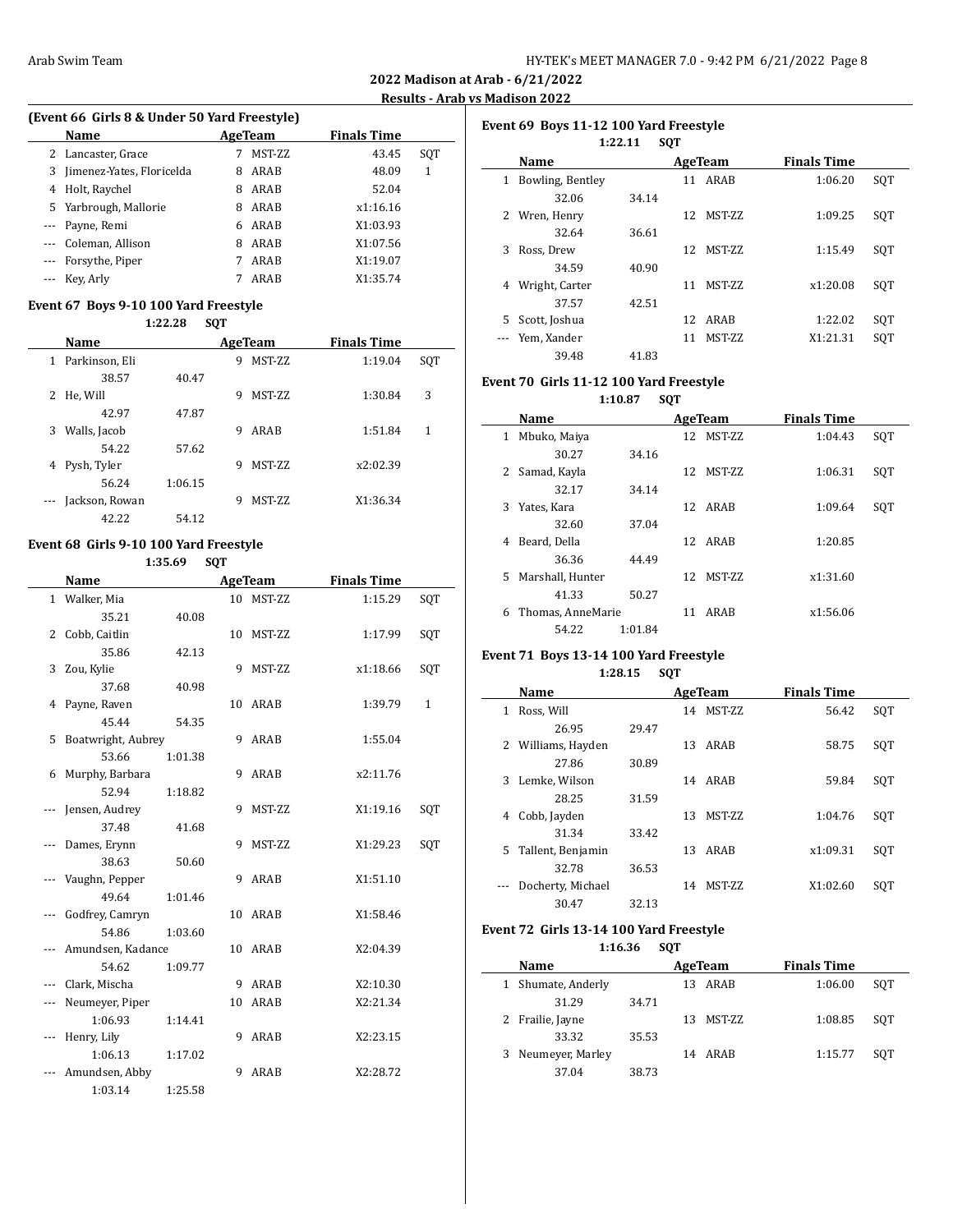**2022 Madison at Arab - 6/21/2022 Results - Arab vs Madison 2022**

 $\overline{\phantom{0}}$ 

 $\frac{1}{2}$ 

 $\overline{\phantom{a}}$ 

## **Event 73 Boys 15-18 100 Yard Freestyle**

|   | 53.95<br><b>SOT</b> |       |    |               |                    |   |  |
|---|---------------------|-------|----|---------------|--------------------|---|--|
|   | Name                |       |    | AgeTeam       | <b>Finals Time</b> |   |  |
| 1 | Cozelos, Aiden      |       | 13 | <b>MST-ZZ</b> | 58.26              | 5 |  |
|   | 27.50               | 30.76 |    |               |                    |   |  |
|   | 2 Aldridge, Raymond |       | 17 | MST-ZZ        | 1:00.18            | 3 |  |
|   | 28.68               | 31.50 |    |               |                    |   |  |
|   | Johanson, Scott     |       | 18 | ARAB          | 1:06.78            | 1 |  |
|   | 31.36               | 35.42 |    |               |                    |   |  |

# **Event 74 Girls 15-18 100 Yard Freestyle**

|          | 1:09.15              |       | <b>SOT</b> |               |                    |     |
|----------|----------------------|-------|------------|---------------|--------------------|-----|
|          | <b>Name</b>          |       |            | AgeTeam       | <b>Finals Time</b> |     |
| 1        | Dowling, Larissa     |       | 17         | <b>MST-ZZ</b> | 58.63              | SQT |
|          | 28.75                | 29.88 |            |               |                    |     |
| 2        | Krings, Hannah       |       | 18         | MST-ZZ        | 1:02.09            | SQT |
|          | 30.38                | 31.71 |            |               |                    |     |
| 3        | Pittenger, SaraGrace |       |            | 16 ARAB       | 1:06.99            | SQT |
|          | 31.71                | 35.28 |            |               |                    |     |
| 4        | Meade, Kristina      |       | 17         | MST-ZZ        | x1:25.40           |     |
|          | 38.84                | 46.56 |            |               |                    |     |
| $\cdots$ | Davis, Chaela        |       | 17         | <b>MST-ZZ</b> | X1:03.79           | SQT |
|          | 31.23                | 32.56 |            |               |                    |     |
|          | Frailie, Emi         |       | 16         | MST-ZZ        | X1:11.29           |     |
|          | 33.95                | 37.34 |            |               |                    |     |

# **Event 75 Boys 6 & Under 100 Yard Freestyle Relay**

| Team               | Relav                | <b>Finals Time</b> |  |
|--------------------|----------------------|--------------------|--|
| MST-ZZ             | А                    | 2:05.98            |  |
| 1) Jensen, Joey 6  | 2) Schrandt, Lucas 6 |                    |  |
| 3) Wright, Isaac 6 | 4) Woolley, Henry 6  |                    |  |
| 1:03.29<br>1:02.69 |                      |                    |  |

## **Event 76 Girls 6 & Under 100 Yard Freestyle Relay**

| Team                | Relav                  | <b>Finals Time</b> |  |
|---------------------|------------------------|--------------------|--|
| MST-ZZ              | А                      | 2:05.12            |  |
| 1) Hayden, Alessa 5 | 2) Robertson, Amelia 6 |                    |  |
| 3) Hart, Audrey 6   | 4) Starkey, Brynton 6  |                    |  |
| 1:04.12<br>1:01.00  |                        |                    |  |

## **Event 77 Boys 8 & Under 100 Yard Freestyle Relay**

|   | Team                          |       | Relay                | <b>Finals Time</b> |   |
|---|-------------------------------|-------|----------------------|--------------------|---|
|   | ARAB                          |       | A                    | 1:18.16            | 7 |
|   | 1) Lathan, Samuel 8           |       | 2) Bowling, Bryson 7 |                    |   |
|   | 3) Payne, Reed 8              |       | 4) Harper, Reid 8    |                    |   |
|   | 41.46                         | 36.70 |                      |                    |   |
|   | MST-ZZ                        |       | A                    | 1:21.47            |   |
|   | 1) Ashcroft, Logan 8          |       | 2) Woolley, Thomas 8 |                    |   |
|   | 3) Park, John 7               |       | 4) Wright, Evan 8    |                    |   |
|   | 43.56                         | 37.91 |                      |                    |   |
| 3 | MST-ZZ                        |       | B                    | x1:31.10           |   |
|   | 1) Van den Berg, Willem III 7 |       | 2) He, Lucas 7       |                    |   |
|   | 3) Hart, Alex 7               |       | 4) Gosier, Peter 8   |                    |   |
|   | 48.20                         | 42.90 |                      |                    |   |

# **Event 78 Girls 8 & Under 100 Yard Freestyle Relay**

|               | Team                 | Relay              | <b>Finals Time</b>             |   |
|---------------|----------------------|--------------------|--------------------------------|---|
| 1             | MST-ZZ               | A                  | 1:22.42                        | 7 |
|               | 1) He, Joanna 8      |                    | 2) Kuang, Hannah 7             |   |
|               | 3) Zou, Alice 7      |                    | 4) Lancaster, Grace 7          |   |
|               | 40.65<br>41.77       |                    |                                |   |
| $\mathcal{P}$ | ARAB                 | A                  | 1:30.56                        |   |
|               | 1) Munoz, Harper 7   | 2) Holt, Raychel 8 |                                |   |
|               | 3) Casey, Kennedy 8  |                    | 4) Jimenez-Yates, Floricelda 8 |   |
|               | 44.63<br>45.93       |                    |                                |   |
| 3             | ARAB                 | R                  | x1:56.97                       |   |
|               | 1) Parcus, Raven 8   |                    | 2) Madden, Blaiklyn 8          |   |
|               | 3) Payne, Remi 6     |                    | 4) Yarbrough, Mallorie 8       |   |
|               | 53.24<br>1:03.73     |                    |                                |   |
| 4             | MST-ZZ               | B                  | x2:04.88                       |   |
|               | 1) Robertson, Emma 8 |                    | 2) Chaloupka, Lizzy 6          |   |
|               | 3) Pysh, Claire 7    |                    | 4) Hayden, Mckinley 7          |   |
|               | 1:15.46<br>49.42     |                    |                                |   |

# **Event 79 Boys 9-10 200 Yard Freestyle Relay**

|    | Team                  |       | Relav                | <b>Finals Time</b> |   |
|----|-----------------------|-------|----------------------|--------------------|---|
| 1. | <b>MST-ZZ</b>         |       | A                    | 2:38.06            | 7 |
|    | 1) Parkinson, Eli 9   |       | 2) He, Will 9        |                    |   |
|    | 3) Kuang, Jacob 9     |       | 4) Barbour, Kayden 9 |                    |   |
|    | 35.43                 | 43.34 | 42.09                | 37.20              |   |
| 2  | ARAB                  |       | А                    | 2:46.29            |   |
|    | 1) Shumate, Joshua 9  |       | 2) Maze, Nolan 9     |                    |   |
|    | 3) Franklin, Jacob 10 |       | 4) Yates, Colt 10    |                    |   |
|    | 42.73                 | 46.14 | 42.29                | 35.13              |   |
| 3  | <b>MST-ZZ</b>         |       | B                    | x3:06.25           |   |
|    | 1) Park, Mason 10     |       | 2) Pysh, Tyler 9     |                    |   |
|    | 3) Fink, Jackson 9    |       | 4) Jackson, Rowan 9  |                    |   |
|    | 49.42                 | 15.44 | 37.21                | 1:24.18            |   |

# **Event 80 Girls 9-10 200 Yard Freestyle Relay**

|               | Team                    |       | Relay                   | <b>Finals Time</b>       |   |
|---------------|-------------------------|-------|-------------------------|--------------------------|---|
| $\mathbf{1}$  | MST-ZZ                  |       | A                       | 2:20.67                  | 7 |
|               | 1) Walker, Mia 10       |       | 2) Jensen, Audrey 9     |                          |   |
|               | 3) Zou, Kylie 9         |       | 4) Mbuko, Michaela 9    |                          |   |
|               | 34.56                   | 36.04 | 36.16                   | 33.91                    |   |
| $\mathcal{P}$ | <b>MST-ZZ</b>           |       | B                       | x2:40.02                 |   |
|               | 1) Lin, Margaret 9      |       | 2) Cobb, Caitlin 10     |                          |   |
|               | 3) Qu, Luna 10          |       | 4) Frailie, Ashlee 9    |                          |   |
|               | 39.76                   | 36.01 | 38.25                   | 46.00                    |   |
| 3             | <b>MST-ZZ</b>           |       | C                       | x2:47.69                 |   |
|               | 1) Dames, Erynn 9       |       | 2) Jackson, Maeva 9     |                          |   |
|               | 3) McKinney, Kemyah 9   |       |                         | 4) Woolley, Josephine 10 |   |
|               | 38.82                   | 45.90 | 39.48                   | 43.49                    |   |
| 4             | ARAB                    |       | A                       | 3:00.09                  |   |
|               | 1) Williams, Brooklyn 9 |       | 2) Boatwright, Aubrey 9 |                          |   |
|               | 3) Harris, Elizabeth 9  |       | 4) Payne, Raven 10      |                          |   |
|               | 41.31                   | 50.30 | 43.01                   | 45.47                    |   |
| 5.            | ARAB                    |       | R                       | x3:45.51                 |   |
|               | 1) Bell, Millie 10      |       | 2) Murphy, Barbara 9    |                          |   |
|               | 3) Vaughn, Pepper 9     |       | 4) Henry, Lily 9        |                          |   |
|               | 52.71                   | 52.99 | 51.18                   | 1:08.63                  |   |